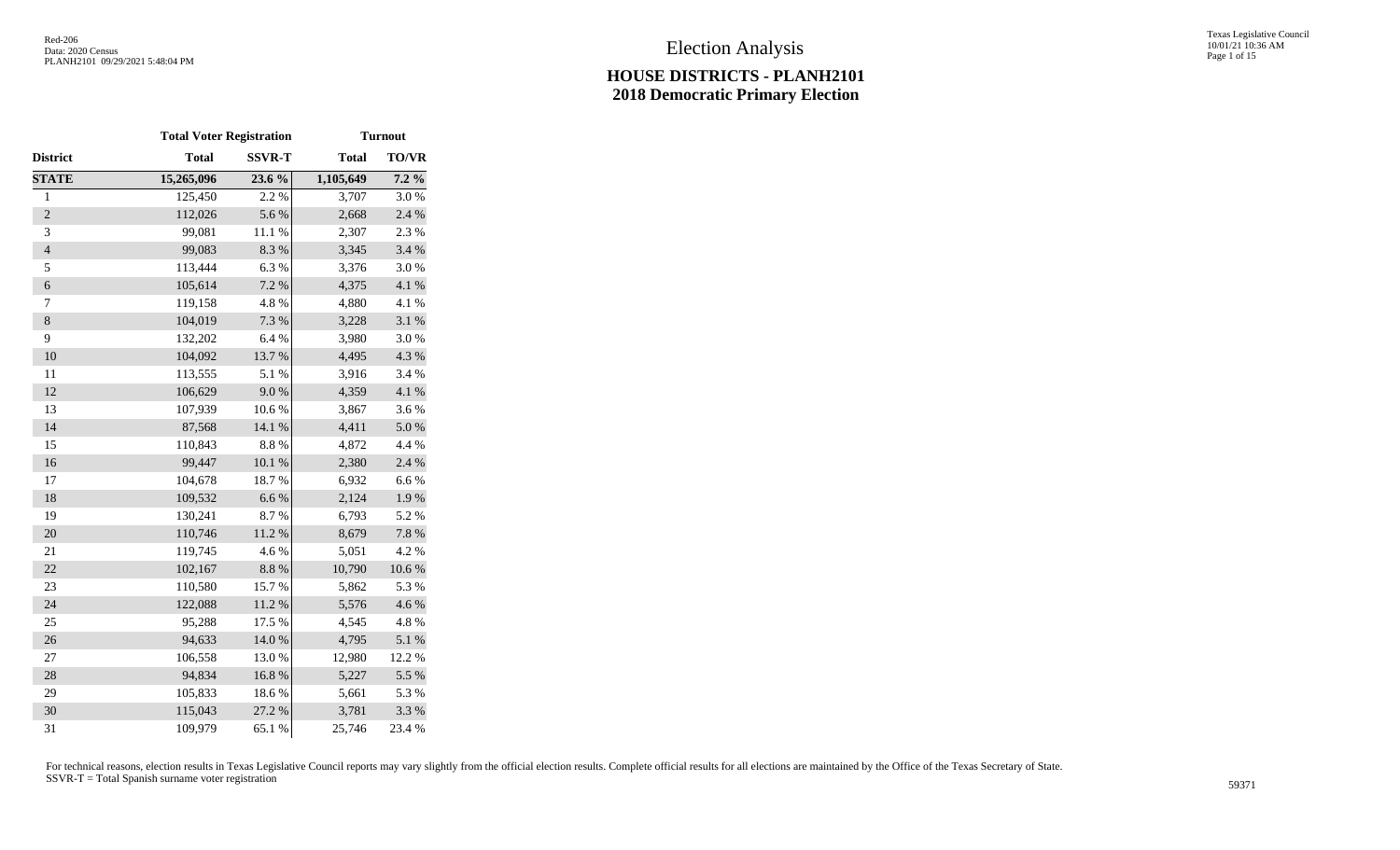Texas Legislative Council 10/01/21 10:36 AM Page 2 of 15

|                 | <b>Total Voter Registration</b> |               |              | <b>Turnout</b>   |
|-----------------|---------------------------------|---------------|--------------|------------------|
| <b>District</b> | <b>Total</b>                    | <b>SSVR-T</b> | <b>Total</b> | <b>TO/VR</b>     |
| 32              | 110,322                         | 31.0%         | 6,399        | 5.8 %            |
| 33              | 105,577                         | 8.5 %         | 5,801        | 5.5 %            |
| 34              | 106,028                         | 64.6%         | 7,369        | $7.0\ \%$        |
| 35              | 71,068                          | 79.9%         | 8,093        | 11.4 %           |
| 36              | 80,889                          | 84.2 %        | 8,909        | $11.0\ \%$       |
| 37              | 94,088                          | 80.9%         | 8,489        | 9.0%             |
| 38              | 84,521                          | 80.4 %        | 7,301        | 8.6 %            |
| 39              | 75,515                          | 84.2 %        | 7,106        | 9.4%             |
| 40              | 75,587                          | 85.0%         | 13,878       | 18.4 %           |
| 41              | 81,328                          | 73.2 %        | 9,321        | 11.5 %           |
| 42              | 93,742                          | 85.8%         | 18,761       | 20.0%            |
| 43              | 118,157                         | 55.2 %        | 11,685       | 9.9%             |
| 44              | 109,698                         | 25.0%         | 4,313        | 3.9%             |
| 45              | 96,422                          | 27.7 %        | 8,738        | 9.1 %            |
| 46              | 100,535                         | 18.2 %        | 15,154       | $15.1\text{ }\%$ |
| 47              | 133,729                         | 14.4 %        | 23,719       | 17.7 %           |
| 48              | 127,796                         | 8.2 %         | 17,251       | 13.5 %           |
| 49              | 141,582                         | 11.8 %        | 28,921       | 20.4 %           |
| 50              | 90,646                          | 19.9%         | 11,001       | 12.1%            |
| 51              | 97,676                          | 35.4 %        | 13,550       | 13.9%            |
| 52              | 99,734                          | 13.9%         | 6,916        | 6.9%             |
| 53              | 131,720                         | 24.3 %        | 5,602        | 4.3 %            |
| 54              | 94,440                          | 13.2 %        | 3,818        | 4.0%             |
| 55              | 91,953                          | 12.5 %        | 3,664        | 4.0%             |
| 56              | 106,780                         | $11.8~\%$     | 4,448        | 4.2 %            |
| 57              | 101,107                         | 9.4%          | 5,395        | 5.3 %            |
| 58              | 99,714                          | $10.1~\%$     | 2,764        | $2.8\ \%$        |
| 59              | 103,165                         | 7.7 %         | 2,531        | 2.5 %            |
| 60              | 90,201                          | 9.3%          | 4,663        | 5.2 %            |
| 61              | 110,615                         | 6.4%          | 2,860        | 2.6%             |
| 62              | 109,027                         | 4.5 %         | 3,169        | 2.9%             |
| 63              | 112,922                         | 9.2%          | 6,079        | 5.4 %            |
| 64              | 108,543                         | 9.9%          | 6,331        | 5.8 %            |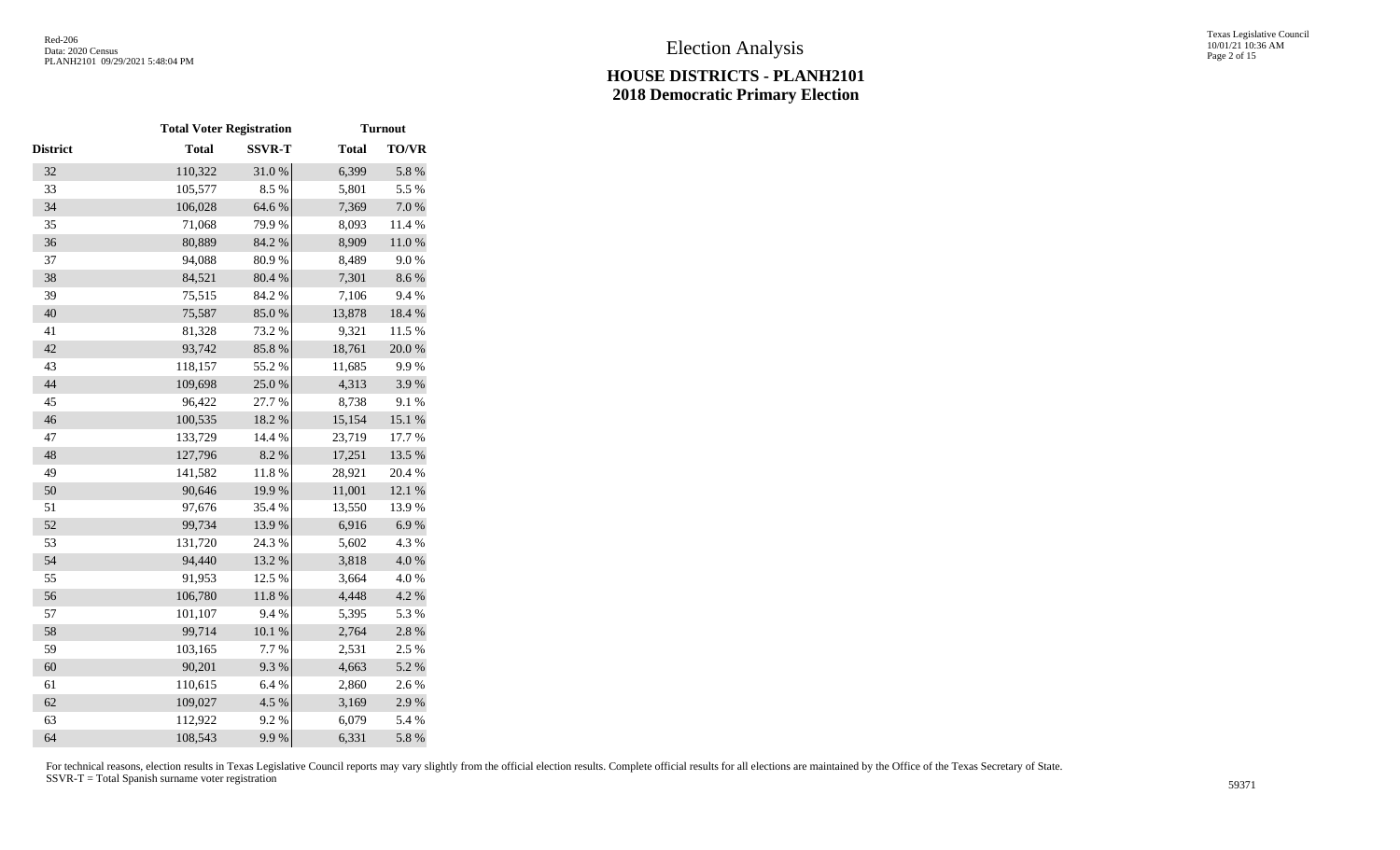|          | <b>Total Voter Registration</b> |               |              | <b>Turnout</b> |
|----------|---------------------------------|---------------|--------------|----------------|
| District | <b>Total</b>                    | <b>SSVR-T</b> | <b>Total</b> | TO/VR          |
| 65       | 111,727                         | 8.4 %         | 5,922        | 5.3 %          |
| 66       | 104,735                         | 5.8 %         | 6,320        | $6.0\ \%$      |
| 67       | 120,391                         | 6.1%          | 9,088        | 7.5 %          |
| 68       | 122,596                         | 8.7%          | 2,154        | $1.8~\%$       |
| 69       | 118,867                         | 10.4 %        | 3,183        | 2.7%           |
| 70       | 95,802                          | 6.7%          | 5,004        | 5.2 %          |
| 71       | 105,188                         | 14.8 %        | 2,400        | 2.3 %          |
| $72\,$   | 102,362                         | 24.6 %        | 2,469        | 2.4 %          |
| 73       | 120,861                         | 13.5 %        | 7,149        | 5.9%           |
| 74       | 104,315                         | 66.5 %        | 16,772       | 16.1%          |
| 75       | 76,743                          | 79.6%         | 6,753        | 8.8%           |
| 76       | 99,278                          | 15.4 %        | 6,313        | $6.4~\%$       |
| $77 \,$  | 114,362                         | 78.4 %        | 15,654       | 13.7 %         |
| 78       | 114,434                         | 54.2 %        | 15,414       | 13.5 %         |
| 79       | 114,816                         | 71.3%         | 15,666       | 13.6 %         |
| 80       | 101,547                         | 73.4 %        | 17,284       | $17.0\ \%$     |
| 81       | 84,798                          | 42.1 %        | 2,600        | 3.1 %          |
| 82       | 91,764                          | 27.9%         | 1,832        | 2.0%           |
| 83       | 106,693                         | 23.6 %        | 2,487        | 2.3 %          |
| 84       | 99,897                          | 29.0%         | 3,925        | 3.9%           |
| 85       | 124,414                         | 14.6 %        | 5,114        | 4.1%           |
| 86       | 106,905                         | 16.8%         | 2,161        | 2.0%           |
| 87       | 93,255                          | 22.0 %        | 1,939        | 2.1 %          |
| 88       | 105,081                         | 32.2 %        | 1,447        | $1.4~\%$       |
| 89       | 104,480                         | 8.7%          | 6,329        | 6.1%           |
| 90       | 80,157                          | 39.7%         | 6,827        | 8.5%           |
| 91       | 102,375                         | 13.0%         | 4,729        | 4.6%           |
| 92       | 76,678                          | 16.4 %        | 4,590        | $6.0~\%$       |
| 93       | 90,405                          | 13.6 %        | 4,057        | 4.5 %          |
| 94       | 115,460                         | 8.5%          | 8,305        | 7.2 %          |
| 95       | 93,772                          | 13.1 %        | 10,363       | 11.1 %         |
| 96       | 112,294                         | 9.6%          | 7,292        | 6.5%           |
| 97       | 106,259                         | 10.2 %        | 7,533        | 7.1 %          |
|          |                                 |               |              |                |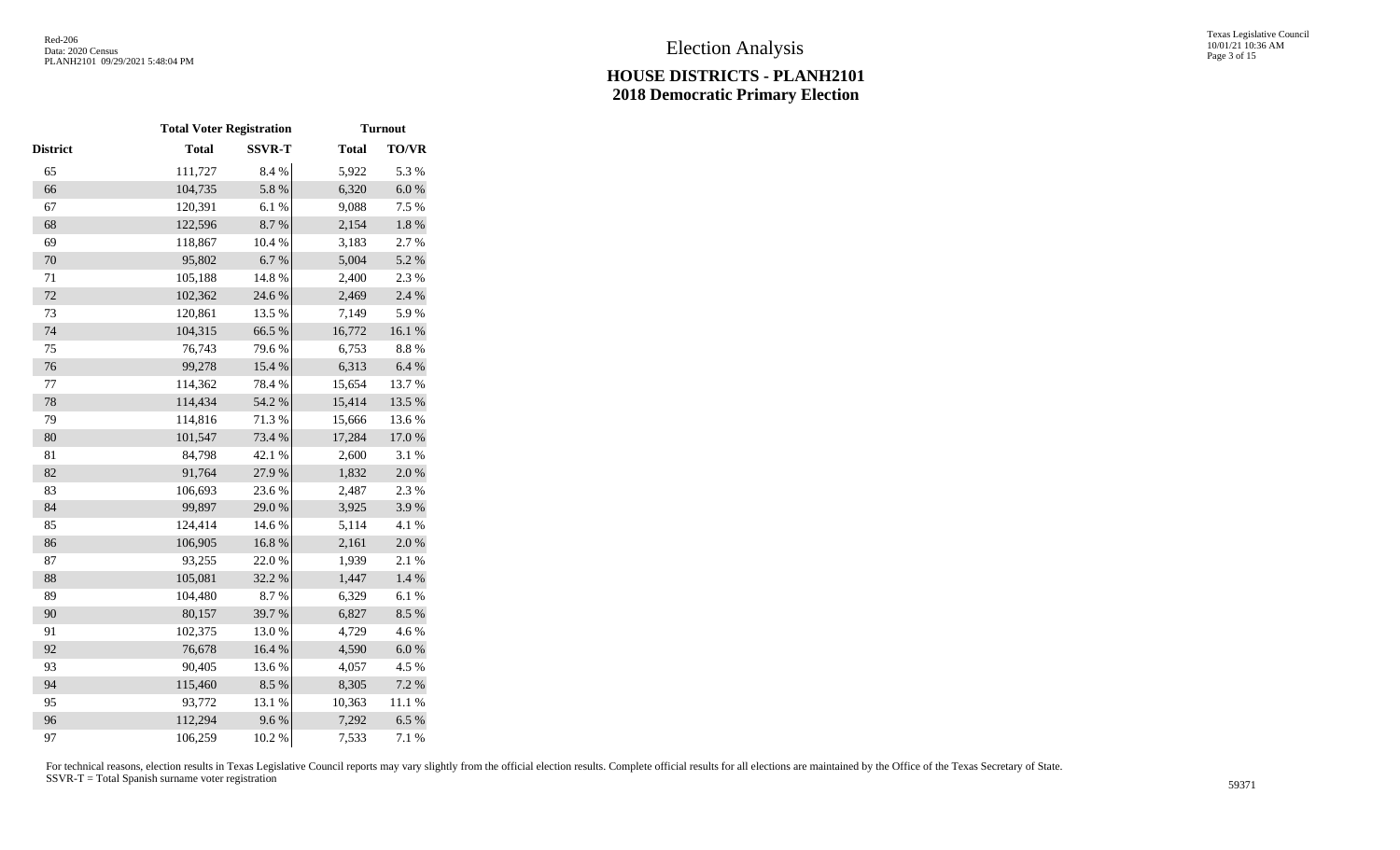|                 | <b>Total Voter Registration</b> |               |              | <b>Turnout</b> |
|-----------------|---------------------------------|---------------|--------------|----------------|
| <b>District</b> | <b>Total</b>                    | <b>SSVR-T</b> | <b>Total</b> | <b>TO/VR</b>   |
| 98              | 121,487                         | 5.8 %         | 6,502        | 5.4 %          |
| 99              | 102,973                         | 15.4 %        | 5,188        | 5.0%           |
| 100             | 101,707                         | 14.2 %        | 13,020       | 12.8 %         |
| 101             | 93,451                          | 16.0%         | 7,886        | 8.4%           |
| 102             | 85,115                          | 12.0%         | 7,980        | 9.4%           |
| 103             | 78,610                          | 33.9%         | 9,915        | 12.6 %         |
| 104             | 78,904                          | 43.4 %        | 8,755        | $11.1\ \%$     |
| 105             | 70,226                          | 23.6 %        | 4,266        | 6.1%           |
| 106             | 89,338                          | $8.0\ \%$     | 4,632        | 5.2 %          |
| 107             | 83,914                          | 18.2 %        | 8,095        | 9.6%           |
| 108             | 127,306                         | 4.6%          | 13,849       | 10.9%          |
| 109             | 102,210                         | 9.3%          | 14,597       | 14.3 %         |
| 110             | 68,504                          | 30.1 %        | 5,250        | 7.7 %          |
| 111             | 109,524                         | 12.7 %        | 16,851       | 15.4 %         |
| 112             | 111,547                         | $8.4~\%$      | 10,082       | $9.0\;\%$      |
| 113             | 92,061                          | 19.6 %        | 6,929        | 7.5 %          |
| 114             | 80,216                          | 31.6%         | 6,323        | 7.9%           |
| 115             | 94,509                          | 10.1 %        | 7,573        | $8.0\ \%$      |
| 116             | 106,826                         | 48.2 %        | 11,221       | $10.5~\%$      |
| 117             | 85,055                          | 56.3%         | 5,233        | 6.2%           |
| 118             | 104,214                         | 54.5 %        | 7,027        | $6.7~\%$       |
| 119             | 101,474                         | 50.9%         | 7,606        | 7.5 %          |
| 120             | 100,464                         | 32.8%         | 7,393        | 7.4 %          |
| 121             | 126,052                         | 21.2%         | 10,175       | 8.1 %          |
| 122             | 113,175                         | 22.9%         | 7,655        | $6.8~\%$       |
| 123             | 114,820                         | 48.6 %        | 13,578       | $11.8\ \%$     |
| 124             | 92,247                          | $60.8~\%$     | 6,803        | 7.4 %          |
| 125             | 117,160                         | 53.7%         | 10,038       | 8.6%           |
| 126             | 114,069                         | 12.5 %        | 5,294        | 4.6%           |
| 127             | 114,936                         | 14.2 %        | 5,605        | 4.9%           |
| 128             | 99,661                          | 20.6 %        | 3,326        | 3.3 %          |
| 129             | 114,524                         | 14.7%         | 6,723        | 5.9%           |
| 130             | 106,137                         | 12.1 %        | 3,804        | 3.6%           |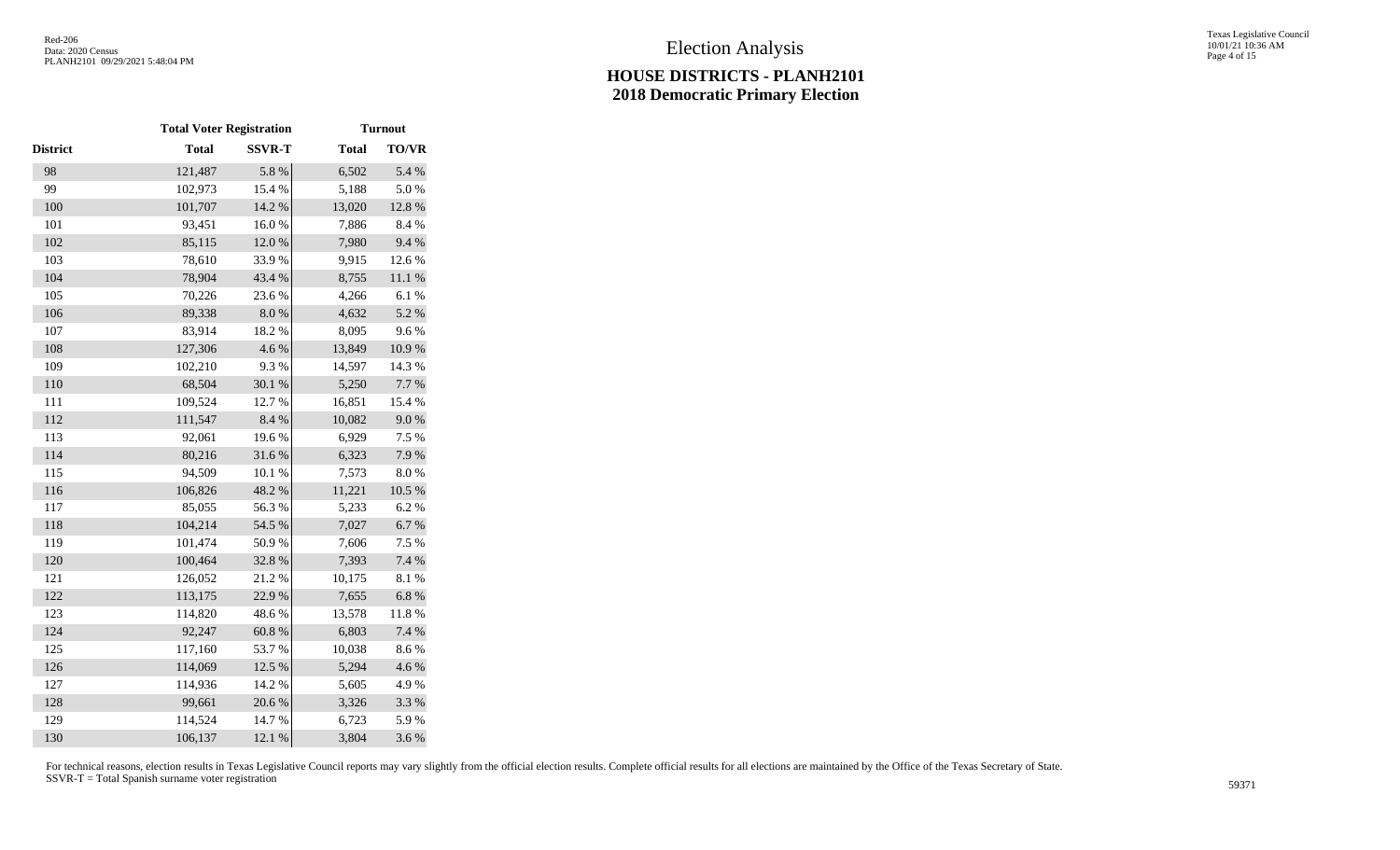Texas Legislative Council 10/01/21 10:36 AM Page 5 of 15

|          | <b>Total Voter Registration</b> |               |              | <b>Turnout</b> |
|----------|---------------------------------|---------------|--------------|----------------|
| District | <b>Total</b>                    | <b>SSVR-T</b> | <b>Total</b> | <b>TO/VR</b>   |
| 131      | 78,965                          | 26.4 %        | 6,813        | 8.6%           |
| 132      | 88,887                          | 15.5 %        | 4,220        | 4.7%           |
| 133      | 106,508                         | 8.3%          | 8,034        | 7.5 %          |
| 134      | 127,746                         | $8.0\ \%$     | 18,178       | 14.2 %         |
| 135      | 87,815                          | 25.5 %        | 5,204        | 5.9%           |
| 136      | 105,673                         | 14.3 %        | 10,090       | 9.5%           |
| 137      | 56,885                          | 21.6 %        | 3,704        | 6.5%           |
| 138      | 103,770                         | 19.4 %        | 6,535        | 6.3%           |
| 139      | 96,066                          | 19.7%         | 9,581        | 10.0%          |
| 140      | 67,319                          | 60.4 %        | 3,287        | 4.9%           |
| 141      | 83,242                          | 18.8%         | 6,348        | 7.6 %          |
| 142      | 80,849                          | 22.9%         | 7,261        | 9.0%           |
| 143      | 78,325                          | 55.5 %        | 5,282        | 6.7%           |
| 144      | 78,717                          | 55.6%         | 3,652        | 4.6 %          |
| 145      | 94,677                          | 46.9%         | 10,808       | 11.4 %         |
| 146      | 104,648                         | 11.3 %        | 13,938       | 13.3 %         |
| 147      | 106,700                         | 18.5 %        | 12,678       | 11.9%          |
| 148      | 83,422                          | 30.6 %        | 4,849        | 5.8 %          |
| 149      | 84,985                          | 21.0%         | 4,125        | 4.9%           |
| 150      | 97,848                          | 14.9%         | 4,106        | 4.2%           |
|          |                                 |               |              |                |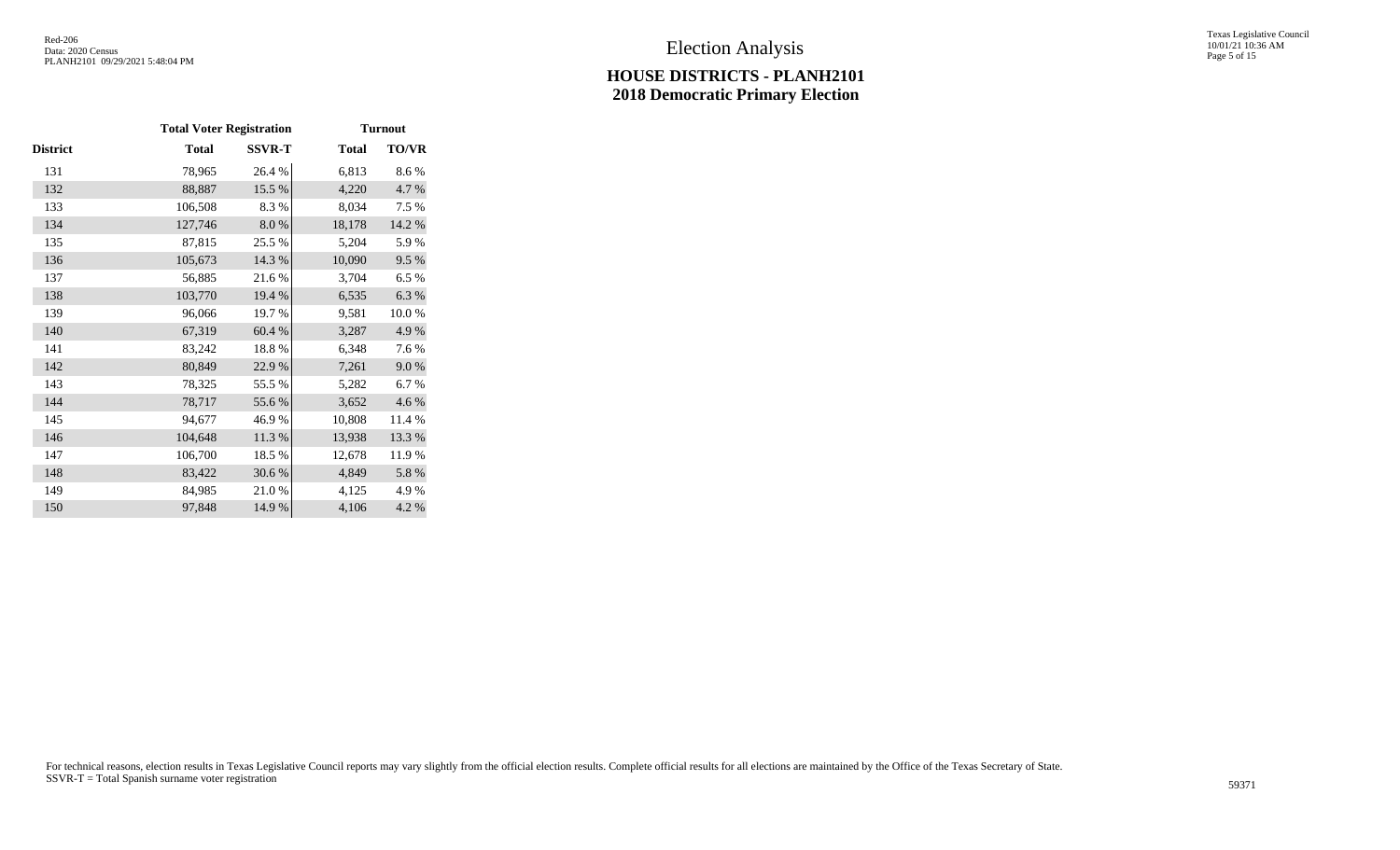|                 | <b>U.S. SEN</b> |        |                |              |               |        |                 |       |                |         |                | <b>GOVERNOR</b> |             |                  |         |           |            |         |                 |              |
|-----------------|-----------------|--------|----------------|--------------|---------------|--------|-----------------|-------|----------------|---------|----------------|-----------------|-------------|------------------|---------|-----------|------------|---------|-----------------|--------------|
| <b>District</b> | Kimbrough-D     |        | Hernandez-D    |              | O'Rourke-D    |        | <b>Wakely-D</b> |       | <b>Clark-D</b> |         | <b>Payne-D</b> |                 | Yarbrough-D |                  | Davis-D |           | Ocegueda-D |         | <b>Valdez-D</b> |              |
| <b>STATE</b>    | 150,852 14.5 %  |        | 247,352 23.7 % |              | 644,623 61.8% |        | 34,837 3.4 %    |       | 21,979         | $2.1\%$ | 48,587         | $4.8\%$         |             | $54,931$ $5.4\%$ | 84,205  | $8.2\%$   | 45,015     | $4.4\%$ | 438,780 42.9 %  |              |
|                 | 1.124           | 31.4 % |                | 860 24.0 %   | 1,593         | 44.5 % | 137             | 3.9%  | 128            | 3.7 %   | 281            | 8.0%            | 519         | 14.8%            | 480     | 13.7 %    | 147        | 4.2 %   | 865             | 24.7 %       |
| 2               | 716             | 27.8%  |                | 576 22.3 %   | 1,287         | 49.9%  | 89              | 3.4 % | 55             | 2.1 %   | 241            | 9.3%            | 166         | 6.4 %            | 116     | 4.5 %     | 63         | 2.4 %   | 1,240           | 48.0%        |
| 3               | 343             | 15.0%  | 470            | 20.5 %       | 1,478         | 64.5 % | 66              | 2.9 % | 30             | 1.3%    | 81             | 3.6 %           | 91          | 4.0%             | 139     | 6.1%      | 108        | 4.7 %   | 477             | 21.0%        |
| $\overline{4}$  | 804             | 24.9%  | 1,039          | 32.2 %       | 1,386         | 42.9%  | 132             | 4.1%  | 47             | 1.4 %   | 145            | 4.5 %           | 163         | 5.0%             | 287     | 8.8%      | 87         | 2.7%    | 1,718           | 52.8%        |
| 5               | 996             | 30.8%  | 726            | 22.4 %       | 1,515         | 46.8%  | 123             | 3.8%  | 109            | 3.4 %   | 335            | 10.4 %          | 445         | 13.9%            | 476     | 14.8%     | 118        | 3.7 %   | 863             | 26.9%        |
| 6               | 1,222           | 31.1 % |                | 845 21.5 %   | 1,867         | 47.5 % | 96              | 2.4 % | 309            | 7.8%    | 264            | 6.7%            | 817         | 20.7 %           | 617     | 15.7%     | 150        | 3.8%    | 938             | 23.8%        |
| 7               | 1.647           | 34.6 % |                | 977 20.5 %   | 2,138         | 44.9 % | 152             | 3.2 % | 152            | 3.2 %   | 315            | 6.7%            | 946         | 20.2 %           | 867     | 18.5 %    | 188        | 4.0 %   | 1,000           | 21.3%        |
| 8               | 992             | 31.5 % | 808            | 25.7 %       | 1,349         | 42.8%  | 119             | 3.8 % | 85             | 2.7%    | 184            | 5.9%            | 350         | 11.2%            | 383     | 12.2 %    | 117        | 3.7%    | 1,245           | 39.7 %       |
| 9               | 1.136           | 30.6 % | 832            | 22.4 %       | 1,745         | 47.0%  | 98              | 2.7 % | 148            | 4.0%    | 242            | 6.6 %           | 531         | 14.5 %           | 541     | 14.8%     | 155        | 4.2 %   | 746             | 20.3%        |
| 10              | 966             | 22.8%  | 1,318          | 31.1 %       | 1,959         | 46.2%  | 97              | 2.3 % | 46             | 1.1 %   | 278            | 6.5%            | 143         | 3.3 %            | 431     | 10.1 %    | 102        | 2.4 %   | 2,353           | 54.9%        |
| 11              | 1,112           | 30.6%  | 743            | 20.4 %       | 1,779         | 49.0%  | 181             | 5.2%  | 126            | 3.6 %   | 307            | 8.7%            | 504         | 14.3 %           | 518     | 14.7 %    | 150        | 4.3 %   | 836             | 23.8%        |
| 12              | 983             | 24.6 % | 978            | 24.5 %       | 2,039         | 51.0%  | 124             | 3.1 % | 108            | 2.7%    | 189            | 4.8%            | 411         | 10.4 %           | 504     | 12.7 %    | 163        | 4.1 %   | 823             | 20.8%        |
| 13              | 1.095           | 30.7%  | 1,072          | 30.0%        | 1,403         | 39.3 % | 204             | 5.7 % | 134            | 3.8%    | 292            | 8.2%            | 469         | 13.1 %           | 457     | 12.8%     | 183        | 5.1 %   | 1,014           | 28.4 %       |
| 14              | 603             | 14.0%  | 659            | 15.3 %       | 3,038         | 70.7%  | 148             | 3.6 % | 56             | 1.4 %   | 335            | 8.2%            | 217         | 5.3 %            | 342     | 8.3%      | 364        | 8.9%    | 1,475           | 35.9%        |
| 15              | 540             | 11.1 % | 790            | 16.2%        | 3,540         | 72.7 % | 117             | 2.4 % | 55             | 1.1 %   | 164            | 3.4 %           | 163         | 3.4 %            | 225     | 4.7%      | 154        | 3.2 %   | 1,069           | 22.3 %       |
| 16              | 379             | 16.0%  | 414            | 17.5 %       | 1,572         | 66.5 % | 50              | 2.1 % | 41             | 1.7%    | 75             | 3.2 %           | 138         | 5.9 %            | 161     | 6.9%      | 76         | 3.2 %   | 389             | 16.6%        |
| 17              | 1,231           | 18.7%  | 1,443          | 21.9 %       | 3,926         | 59.5 % | 214             | 3.3 % | 127            | 2.0%    | 428            | 6.6 %           | 601         | 9.2%             | 343     | 5.3 %     | 194        | 3.0 %   | 2,440           | 37.5 %       |
| 18              | 646             | 31.2%  | 624            | 30.2 %       | 798           | 38.6 % | 55              | 2.7 % | 52             | 2.5 %   | 133            | 6.5 %           | 189         | 9.2%             | 185     | 9.0 %     | 90         | 4.4 %   | 301             | 14.7 %       |
| 19              | 606             | 8.9%   | 800            | 11.8%        | 5,365         | 79.2 % | 377             | 5.8%  | 80             | 1.2%    | 337            | 5.1 %           | 345         | 5.3 %            | 194     | 3.0%      | 277        | 4.2 %   | 2,496           | 38.1 %       |
| 20              | 555             | 6.4 %  | 1,473          | 17.0 %       | 6,649         | 76.6 % | 739             | 9.0 % | 160            | 1.9%    | 354            | 4.3 %           | 319         | 3.9 %            | 430     | 5.2%      | 343        | 4.2 %   | 3,315           | 40.3%        |
| 21              | 1,547           | 35.4 % | 1,033          | 23.6 %       | 1,794         | 41.0%  | 199             | 4.8%  | 182            | 4.4 %   | 299            | 7.2 %           | 759         | 18.4 %           | 464     | 11.2 %    | 160        | 3.9%    | 896             | 21.7%        |
| 22              | 3,436           | 40.3%  | 2,565          | 30.1 %       | 2,519         | 29.6 % | 296             | 3.5 % | 250            | 2.9 %   | 1,069          | 12.6 %          | 1,315       | 15.5 %           | 2,189   | 25.8%     | 248        | 2.9%    | 1,416           | 16.7%        |
| 23              | 1,127           | 20.4 % | 1,536          | 27.8%        | 2,861         | 51.8%  | 135             | 2.5 % | 92             | 1.7%    | 231            | 4.2%            | 779         | 14.2 %           | 406     | 7.4 %     | 162        | 2.9%    | 1,192           | 21.7%        |
| 24              | 938             | 17.8 % | 1,391          | 26.4 %       | 2,940         | 55.8%  | 131             | 2.5 % | 84             | 1.6%    | 196            | 3.7%            | 582         | 11.1%            | 419     | $8.0\ \%$ | 180        | 3.4 %   | 1,034           | 19.7%        |
| 25              | 1,038           | 23.1 % | 1,594          | 35.4 %       | 1,869         | 41.5 % | 59              | 1.3 % | 82             | 1.8%    | 278            | 6.2 %           | 335         | 7.5 %            | 904     | 20.3 %    | 179        | 4.0 %   | 744             | 16.7%        |
| 26              | 668             | 14.0 % | 1,128          | 23.7 %       | 2,971         | 62.3 % | 122             | 2.6 % | 75             | 1.6%    | 250            | 5.3 %           | 158         | 3.4 %            | 362     | 7.7 %     | 198        | 4.2 %   | 1,132           | 24.1 %       |
| 27              | 4,361           | 36.1 % | 3,168          | 26.2 %       | 4,557         | 37.7 % | 129             | 1.0%  | 205            | 1.6%    | 517            | 4.1 %           | 1,439       | 11.5 %           | 2,350   | 18.8%     | 281        | 2.2 %   | 1,503           | 12.0%        |
| 28              | 861             | 16.9%  | 1,271          | 25.0 %       | 2,960         | 58.1 % | 145             | 2.9%  | 87             | 1.7 %   | 251            | 5.0%            | 237         | 4.7%             | 399     | 7.9%      | 193        | 3.8 %   | 1,134           | 22.4 %       |
| 29              | 1.084           | 19.4 % | 1,743          | 31.2 %       | 2,757         | 49.4 % | 90              | 1.6 % | 92             | 1.7%    | 198            | 3.6 %           | 391         | 7.1 %            | 975     | 17.7 %    | 204        | 3.7 %   | 1,054           | 19.2 %       |
| 30              | 678             | 19.2 % | 1,272          | 36.0%        | 1,580         | 44.8%  | 122             | 3.5 % | 76             | 2.2 %   | 233            | 6.6%            | 504         | 14.4 %           | 291     | 8.3%      | 181        | 5.2 %   | 1,015           | 29.0 %       |
| 31              | 2.446           | 14.5 % | 8,461          | 50.0%        | 6,010         | 35.5 % | 495             | 3.1 % | 628            | 3.9%    | 793            | 4.9%            | 1,424       | 8.8%             | 467     | 2.9%      | 1,066      | 6.6%    | 9,104           | 56.4 %       |
| 32              | 648             | 10.4%  |                | 1,473 23.7 % | 4.091         | 65.9%  | 243             | 4.1 % | 99             | 1.7%    | 283            | 4.8%            | 452         | 7.7 %            | 289     | 4.9 %     | 301        | 5.1 %   |                 | 2,991 50.9 % |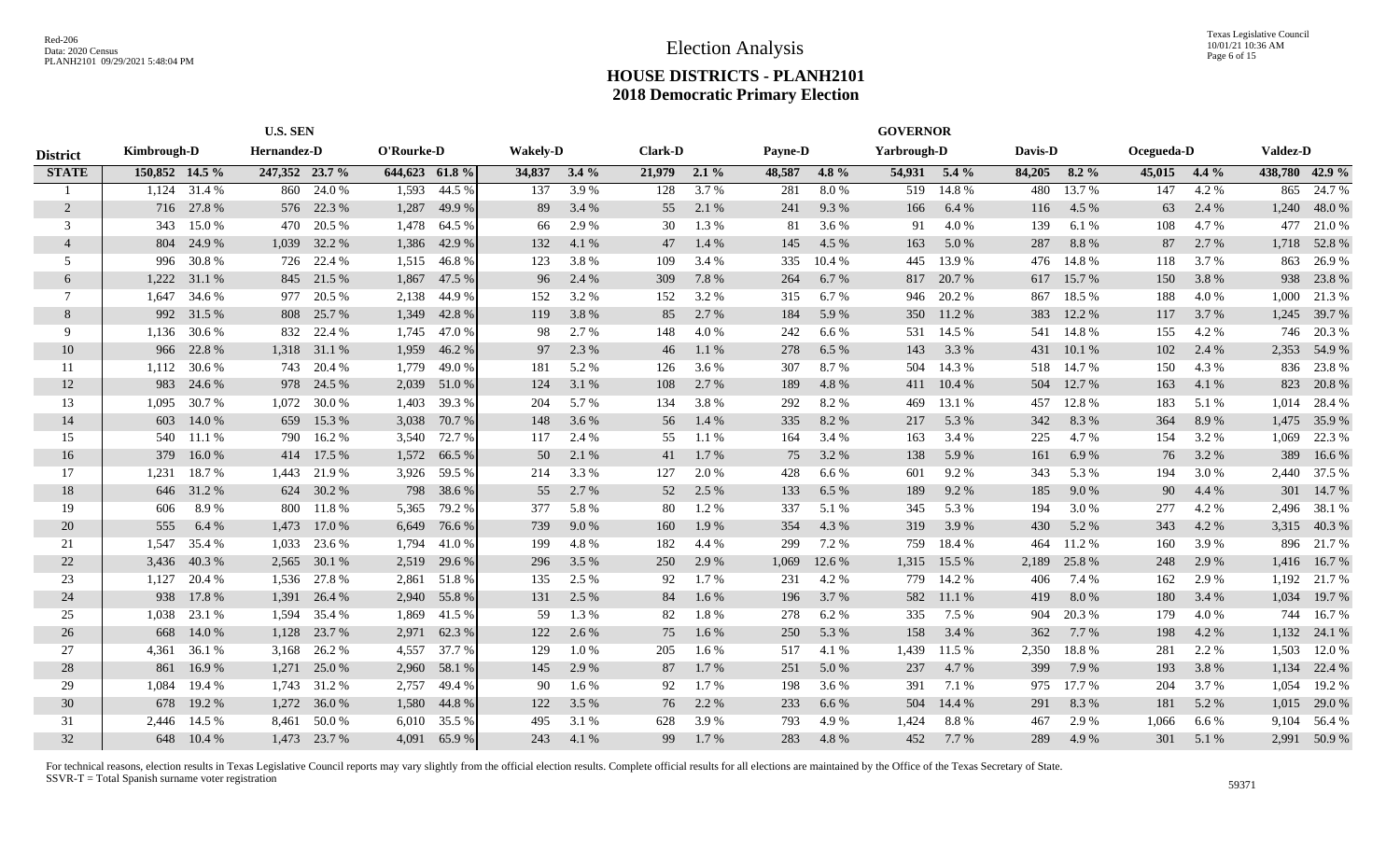|                 | <b>GOVERNOR</b> |              |                  |         | <b>LT. GOVERNOR</b> |              |                  |              | <b>COMPTROLLER</b> |                |                    |              | <b>LAND COMM</b> |              |                |              | <b>RR COMM1</b>  |              |                   |                |
|-----------------|-----------------|--------------|------------------|---------|---------------------|--------------|------------------|--------------|--------------------|----------------|--------------------|--------------|------------------|--------------|----------------|--------------|------------------|--------------|-------------------|----------------|
| <b>District</b> | <b>White-D</b>  |              | <b>Mumbach-D</b> |         | Cooper-D            |              | <b>Collier-D</b> |              | <b>Mahoney-D</b>   |                | <b>Chevalier-D</b> |              | <b>Suazo-D</b>   |              | Morgan-D       |              | <b>McAllen-D</b> |              | <b>Spellmon-D</b> |                |
| <b>STATE</b>    | 280,186 27.4 %  |              | 13,947           | $1.4\%$ | 458,439 47.6 %      |              | 504,125 52.4 %   |              | 451,816 48.1 %     |                | 486,617 51.9 %     |              | 665,304 70.2 %   |              | 283,081 29.8 % |              | 539,732 58.5 %   |              |                   | 382,783 41.5 % |
|                 | 900             | 25.7 %       | 46               | 1.3%    | 1,789               | 52.1 %       | 1,643            | 47.9 %       |                    | 2,017 59.4 %   |                    | 1,376 40.6%  |                  | 1,768 52.1 % | 1,627          | 47.9%        | 1,490            | 44.6 %       | 1,854             | 55.4 %         |
| $\overline{2}$  | 588             | 22.7 %       | 27               | $1.0\%$ | 1,063               | 43.7 %       |                  | 1,368 56.3 % | 1,309              | 55.1 %         |                    | 1,068 44.9 % | 1,437            | 59.4 %       | 983            | 40.6 %       | 996              | 42.7 %       |                   | 1,339 57.3 %   |
| 3               | 1.266           | 55.6 %       | 17               | 0.7%    | 1.078               | 48.8%        |                  | 1,130 51.2 % |                    | $1,112$ 51.6 % | 1,044              | 48.4 %       | 1,531            | 70.7 %       | 636            | 29.3 %       | 994              | 46.8%        |                   | 1,132 53.2 %   |
| $\overline{4}$  | 645             | 19.8%        | 32               | 1.0%    | 1,491               | 47.6 %       |                  | 1,644 52.4 % |                    | 1,643 52.6 %   | 1,478              | 47.4 %       | 1,893            | 61.0%        | 1,208          | 39.0%        | 1,305            | 42.4 %       |                   | 1,770 57.6 %   |
| .5              | 696             | 21.7 %       | 44               | 1.4 %   | 1.697               | 54.3 %       | 1,431            | 45.7 %       | 1,796              | 58.5 %         | 1,274              | 41.5 %       | 1,671            | 54.4 %       | 1,400          | 45.6%        | 1,443            | 47.5 %       |                   | 1,598 52.5 %   |
| 6               | 709             | 18.0%        | 41               | 1.0%    | 2,207               | 58.1 %       | 1,593            | 41.9%        | 2,137              | 58.8%          | 1,496              | 41.2%        | 2,206            | 60.2%        | 1,457          | 39.8%        | 1,824            | 50.7%        | 1,774             | 49.3%          |
| 7               | 883             | 18.8%        | 183              | 3.9%    | 2,400               | 53.0 %       | 2,130            | 47.0 %       |                    | 2,475 55.4 %   | 1,990              | 44.6 %       | 2,355            | 52.7 %       | 2,114          | 47.3 %       | 1,984            | 45.7 %       |                   | 2,358 54.3 %   |
| 8               | 623             | 19.8%        | 33               | 1.1 %   | 1,547               | 50.8%        | 1,501            | 49.2 %       |                    | 1,660 55.1 %   | 1,354              | 44.9 %       | 1,703            | 56.3 %       | 1,321          | 43.7 %       | 1,355            | 45.8%        |                   | 1,605 54.2 %   |
| 9               | 1,112           | 30.3 %       | 94               | 2.6 %   | 1,954               | 55.0%        | 1,598            | 45.0 %       | 1,946              | 56.0%          | 1,529              | 44.0 %       | 1,849            | 52.9 %       | 1,646          | 47.1 %       | 1,566            | 45.7 %       | 1,862             | 54.3 %         |
| 10              | 795             | 18.6%        | 39               | 0.9%    | 2,064               | 51.1 %       | 1,974            | 48.9%        | 1,866              | 46.9%          | 2,115              | 53.1 %       | 2,638            | 66.4 %       | 1,336          | 33.6 %       | 1,833            | 47.2 %       |                   | 2,047 52.8 %   |
| 11              | 844             | 24.0 %       | 47               | 1.3%    | 1,583               | 46.7%        | 1,804            | 53.3 %       | 1,920              | 57.5 %         | 1,421              | 42.5 %       | 1,703            | 50.4 %       | 1,678          | 49.6%        | 1,499            | 46.2%        |                   | 1,748 53.8 %   |
| 12              | 1,556           | 39.3 %       | 81               | 2.0 %   | 1,834               | 48.4%        | 1,955            | 51.6 %       | 2,169              | 58.1 %         | 1,563              | 41.9%        | 2,034            | 54.5 %       | 1,700          | 45.5 %       | 1,862            | 51.0 %       | 1,792             | 49.0 %         |
| 13              | 766             | 21.5 %       | 48               | 1.3%    | 1.658               | 48.2%        | 1,784            | 51.8%        | 2,024              | 60.1 %         | 1,344              | 39.9%        | 1,757            | 51.4 %       | 1,662          | 48.6%        |                  | 1,554 45.9 % |                   | 1,829 54.1 %   |
| 14              | 1,101           | 26.8%        | 66               | 1.6%    | 1.854               | 47.1 %       | 2,081            | 52.9 %       |                    | 1,983 51.2 %   | 1,893              | 48.8%        | 2,649            | 68.3%        | 1,227          | 31.7%        | 1,975            | 52.6 %       | 1,783             | 47.4 %         |
| 15              | 2,814           | 58.8%        | 26               | $0.5\%$ | 2,099               | 45.8%        |                  | 2,483 54.2 % |                    | 1,974 44.4 %   | 2,476              | 55.6 %       | 3,372            | 75.5 %       | 1,092          | 24.5 %       | 2,171            | 49.9%        |                   | 2,183 50.1 %   |
| 16              | 1,403           | 59.8%        | 14               | 0.6%    |                     | 1,114 49.1 % | 1,154            | 50.9 %       |                    | 1,128 51.0 %   | 1,082              | 49.0 %       | 1,486            | 66.8 %       | 737            | 33.2 %       | 975              | 44.6 %       |                   | 1,211 55.4 %   |
| 17              | 2,089           | 32.1 %       | 64               | 1.0%    | 2,537               | 41.3 %       | 3,607            | 58.7 %       |                    | 3,164 51.8 %   | 2,940              | 48.2 %       |                  | 3,836 62.3 % | 2,326          | 37.7 %       | 2,967            | 49.4 %       | 3,041             | 50.6 %         |
| 18              | 1,023           | 49.9 %       | 22               | 1.1%    | 1,038               | 51.6%        | 973              | 48.4 %       | 1,137              | 57.6 %         | 838                | 42.4 %       | 1,006            | 50.7 %       | 980            | 49.3 %       | 930              | 47.7 %       | 1,018             | 52.3 %         |
| 19              | 2,330           | 35.6 %       | 112              | 1.7%    | 2,246               | 35.8%        | 4,026            | 64.2 %       | 2,697              | 44.0%          | 3,432              | 56.0%        | 4,223            | 69.3%        | 1,869          | 30.7 %       | 3,185            | 53.8%        | 2,733             | 46.2%          |
| 20              | 2,501           | 30.4 %       | 65               | 0.8%    | 2,333               | 29.9 %       |                  | 5,460 70.1 % | 2,959              | 39.0 %         | 4,621              | 61.0 %       | 5,039            | 66.4 %       | 2,553          | 33.6 %       | 4,050            | 55.6 %       | 3,231             | 44.4 %         |
| 21              | 1.004           | 24.3 %       | 169              | 4.1 %   | 2,140               | 51.9%        | 1,986            | 48.1 %       | 2,492              | 62.5 %         | 1,495              | 37.5 %       | 1,993            | 49.9%        | 2,004          | 50.1 %       | 1,674            | 43.0 %       | 2,222             | 57.0 %         |
| 22              | 1,341           | 15.8%        | 373              | 4.4 %   | 6,114               | 69.7 %       | 2,655            | 30.3 %       | 5,276              | 65.8%          | 2,742              | 34.2 %       | 4,459            | 56.3 %       | 3,458          | 43.7 %       | 2,830            | 35.9%        | 5,045             | 64.1 %         |
| 23              | 2,348           | 42.7%        | 157              | 2.9 %   | 2,948               | 56.3%        | 2,289            | 43.7 %       | 2,403              | 47.1 %         | 2,699              | 52.9 %       | 3,067            | 60.1 %       | 2,037          | 39.9%        | 2,183            | 43.4 %       |                   | 2,843 56.6 %   |
| 24              |                 | 2,451 46.7 % | 167              | 3.2 %   | 2,647               | 52.4 %       | 2,400            | 47.6 %       | 2,120              | 43.0 %         | 2,810              | 57.0 %       | 2,998            | 60.8%        | 1,931          | 39.2 %       | 2,152            | 43.9%        |                   | 2,752 56.1 %   |
| 25              | 1,833           | 41.1 %       | 43               | 1.0 %   | 2,228               | 51.1 %       | 2,136            | 48.9 %       | 2,100              | 49.0 %         |                    | 2,183 51.0 % | 2,919            | 68.0 %       | 1,375          | 32.0 %       | 2,160            | 51.0 %       | 2,075             | 49.0 %         |
| 26              | 2,351           | 50.0%        | 55               | 1.2%    | 2,411               | 53.1 %       | 2,129            | 46.9%        | 2,143              | 48.5 %         |                    | 2,274 51.5 % | 3,301            | 74.2 %       | 1,145          | 25.8%        | 2,665            | 61.5%        | 1,667             | 38.5 %         |
| 27              | 5,970           | 47.7 %       | 113              | 0.9%    | 7,994               | 66.3%        | 4,060            | 33.7 %       | 5,669              | 48.4 %         | 6,036              | 51.6 %       | 7,774            | 67.0 %       | 3,829          | 33.0 %       | 5,531            | 47.9 %       | 6,013             | 52.1 %         |
| 28              | 2,555           | 50.4 %       | 66               | 1.3 %   | 2,634               | 54.4 %       | 2,209            | 45.6 %       | 2,397              | 50.9%          | 2,309              | 49.1 %       | 3,459            | 73.0 %       | 1,281          | 27.0 %       | 2,750            | 59.6 %       | 1,864             | 40.4 %         |
| 29              | 2,412           | 43.9%        | 83               | 1.5 %   |                     | 2,813 52.6 % | 2,538            | 47.4 %       | 2,235              | 42.7 %         | 3,000              | 57.3 %       | 3,684            | 70.1 %       | 1,571          | 29.9%        |                  | 2,766 53.7 % | 2,382             | 46.3%          |
| 30              | 1,017           | 29.0%        | 65               | 1.9%    | 1,769               | 52.9 %       | 1,578            | 47.1 %       |                    | 1,895 57.3 %   | 1,414              | 42.7 %       | 2,015            | 60.1 %       | 1,340          | 39.9%        |                  | 1,777 54.5 % | 1,483             | 45.5 %         |
| 31              | 1.859           | 11.5 %       | 308              | 1.9%    | 8.163               | 55.3 %       | 6,606            | 44.7 %       | 9,709              | 67.9%          | 4,599              | 32.1 %       | 11,723           | 77.8%        | 3,351          | 22.2 %       | 10,136           | 69.6%        | 4,431             | 30.4 %         |
| 32              |                 | 1,127 19.2 % | 87               | 1.5 %   |                     | 2,621 47.0 % |                  | 2,952 53.0 % |                    | 3.003 56.0 %   | 2,360              | 44.0 %       |                  | 4,212 74.3 % |                | 1,457 25.7 % |                  | 3,384 62.6 % |                   | 2,018 37.4 %   |
|                 |                 |              |                  |         |                     |              |                  |              |                    |                |                    |              |                  |              |                |              |                  |              |                   |                |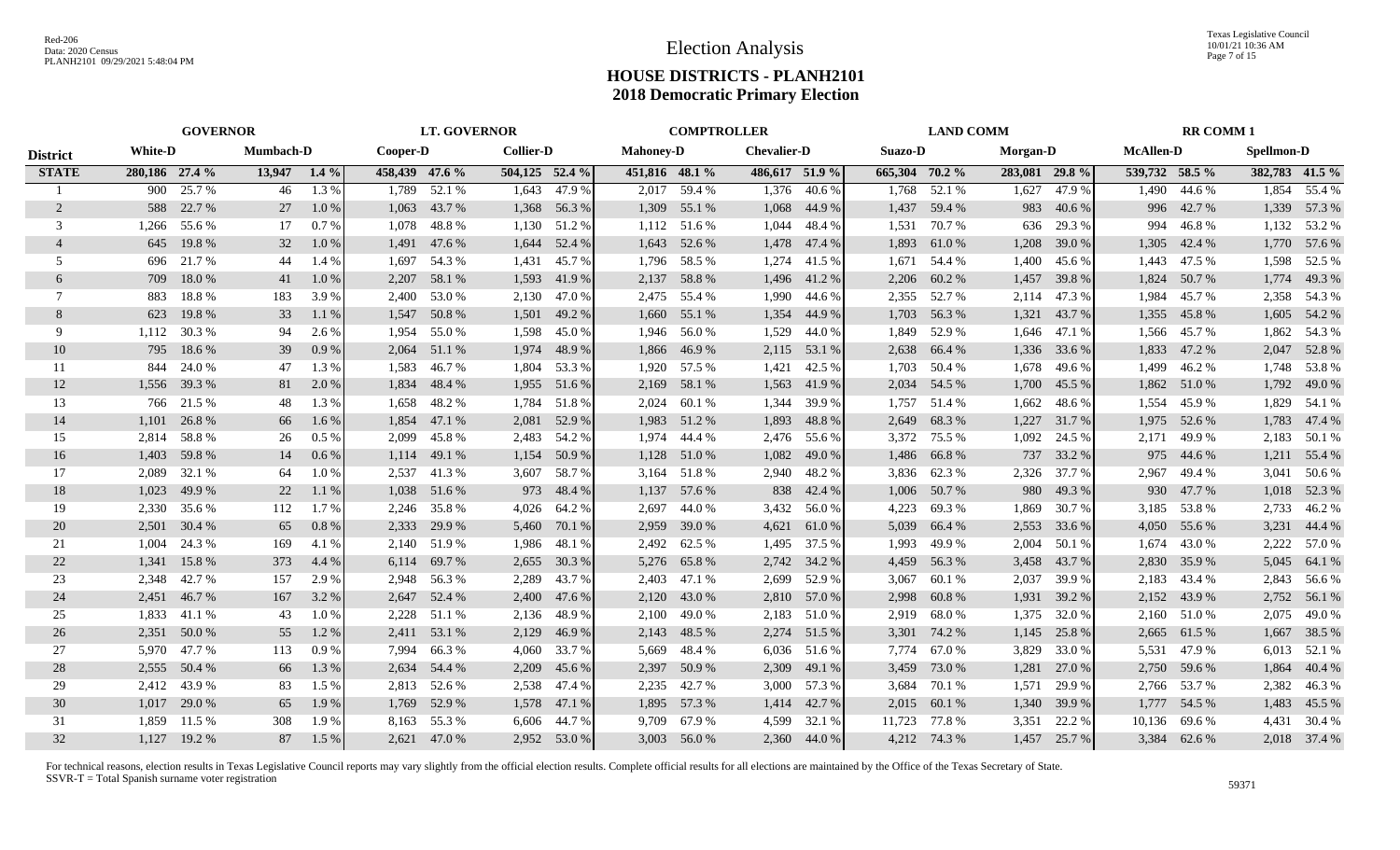|                 | <b>U.S. SEN</b>    |            |             |              |            |             |                 |       |                |          |         | <b>GOVERNOR</b> |             |        |         |        |            |       |                 |              |
|-----------------|--------------------|------------|-------------|--------------|------------|-------------|-----------------|-------|----------------|----------|---------|-----------------|-------------|--------|---------|--------|------------|-------|-----------------|--------------|
| <b>District</b> | <b>Kimbrough-D</b> |            | Hernandez-D |              | O'Rourke-D |             | <b>Wakely-D</b> |       | <b>Clark-D</b> |          | Payne-D |                 | Yarbrough-D |        | Davis-D |        | Ocegueda-D |       | <b>Valdez-D</b> |              |
| 33              |                    | 783 13.6 % |             | 1,186 20.6 % |            | 3,798 65.9% | 152             | 2.7 % | 105            | 1.9%     | 387     | 6.8%            | 156         | 2.8 %  | 351     | 6.2%   | 133        | 2.4 % |                 | 2,806 49.6 % |
| 34              | 853                | 12.7 %     | 2,800       | 41.8%        | 3,042      | 45.4 %      | 214             | 3.3 % | 74             | 1.1%     | 246     | 3.8%            | 562         | 8.6%   | 243     | 3.7 %  | 421        | 6.5 % | 3,806           | 58.5 %       |
| 35              | 413                | 6.9%       | 2,736       | 45.9%        | 2,810      | 47.2 %      | 196             | 3.5 % | 97             | 1.7%     | 253     | 4.5 %           | 359         | 6.4%   | 326     | 5.8%   | 367        | 6.5 % | 3,261           | 58.2%        |
| 36              | 474                | 6.3%       | 3,249       | 42.9 %       | 3,854      | 50.9 %      | 150             | 2.1 % | 173            | 2.5 %    | 301     | 4.3 %           | 360         | 5.1 %  | 472     | 6.7%   | 603        | 8.6%  | 4,066           | 58.1 %       |
| 37              | 848                | 11.2 %     | 3,305       | 43.8%        | 3,387      | 44.9 %      | 408             | 5.5 % | 158            | 2.1 %    | 293     | 4.0%            | 730         | 9.9%   | 255     | 3.5 %  | 629        | 8.5%  | 3,844           | 52.0%        |
| 38              | 627                | 9.3 %      | 3,074       | 45.6 %       | 3,036      | 45.1 %      | 381             | 5.9%  | 106            | 1.6 %    | 270     | 4.2%            | 666         | 10.2 % | 187     | 2.9%   | 639        | 9.8%  | 3,358           | 51.6%        |
| 39              | 436                | 7.2 %      | 2,662       | 44.0%        | 2,948      | 48.8%       | 97              | 1.7%  | 138            | 2.5 %    | 291     | 5.2%            | 308         | 5.5 %  | 338     | 6.0 %  | 420        | 7.5 % | 3,399           | 60.6%        |
| 40              | 798                | 7.2 %      | 5,001       | 45.2 %       | 5,276      | 47.6 %      | 182             | 1.8%  | 216            | 2.1 %    | 469     | 4.7%            | 623         | 6.2%   | 632     | 6.3%   | 727        | 7.2 % | 6,137           | 61.1 %       |
| 41              | 693                | 8.1%       | 2,904       | 33.9%        | 4,967      | 58.0%       | 242             | 3.1 % | 236            | 3.1 %    | 380     | 4.9%            | 465         | 6.0%   | 541     | 7.0%   | 617        | 8.0%  | 4,167           | 53.9%        |
| 42              | 1,343              | 8.5 %      | 7,453       | 47.0 %       | 7,053      | 44.5 %      | 503             | 3.3 % | 410            | 2.7%     | 1,146   | 7.4 %           | 909         | 5.9%   | 422     | 2.7%   | 1,274      | 8.2%  | 8,972           | 58.0%        |
| 43              | 1,250              | 12.7%      | 4,556       | 46.2%        | 4,061      | 41.2%       | 335             | 3.6 % | 158            | 1.7%     | 525     | 5.6 %           | 966         | 10.2%  | 313     | 3.3%   | 555        | 5.9%  | 5,084           | 53.9%        |
| 44              | 620                | 14.4 %     | 1,273       | 29.6 %       | 2,407      | 56.0%       | 149             | 3.5 % | 66             | 1.6%     | 255     | 6.0 %           | 296         | 7.0 %  | 577     | 13.7 % | 216        | 5.1 % | 1,334           | 31.6%        |
| 45              | 458                | 5.4 %      | 1,315       | 15.4 %       | 6,754      | 79.2 %      | 463             | 5.6 % | 71             | 0.9%     | 369     | 4.4 %           | 267         | 3.2 %  | 406     | 4.9%   | 185        | 2.2 % | 3,583           | 43.1 %       |
| 46              | 1,172              | 7.7%       | 1,854       | 12.2 %       | 12,117     | 80.0%       | 344             | 2.4 % | 132            | 0.9%     | 572     | 4.0%            | 535         | 3.7%   | 1,236   | 8.5 %  | 648        | 4.5 % | 8,269           | 57.2 %       |
| 47              | 917                | 3.9%       | 1,715       | 7.2 %        | 21,087     | 88.9%       | 678             | 3.0 % | 146            | 0.7%     | 818     | 3.6 %           | 645         | 2.9%   | 820     | 3.7%   | 940        | 4.2 % | 11,480          | 51.2%        |
| 48              | 787                | 4.6%       | 1,371       | 7.9%         | 15,093     | 87.5 %      | 519             | 3.2 % | 126            | 0.8%     | 724     | 4.4 %           | 515         | 3.2%   | 646     | 4.0%   | 743        | 4.6 % | 8,097           | 49.6%        |
| 49              | 569                | 2.0 %      | 1,294       | 4.5 %        | 27,057     | 93.6 %      | 751             | 2.8 % | 182            | 0.7%     | 777     | 2.9 %           | 621         | 2.3 %  | 903     | 3.4 %  | 978        | 3.6 % | 16,672          | 61.9%        |
| 50              | 868                | 7.9 %      | 1,520       | 13.8 %       | 8,606      | 78.3 %      | 280             | 2.6 % | 106            | 1.0%     | 429     | 4.1 %           | 377         | 3.6 %  | 930     | 8.8%   | 534        | 5.0 % | 5,825           | 55.1 %       |
| 51              | 550                | 4.1 %      | 1,643       | 12.1 %       | 11,356     | 83.8%       | 384             | 3.0%  | 104            | $0.8~\%$ | 421     | 3.3%            | 380         | 3.0%   | 672     | 5.2%   | 701        | 5.5 % | 8,152           | 63.6 %       |
| 52              | 540                | 7.8 %      | 1,560       | 22.6 %       | 4,814      | 69.6 %      | 521             | 7.9 % | 125            | 1.9%     | 287     | 4.3 %           | 313         | 4.7%   | 520     | 7.8 %  | 248        | 3.7 % | 2,704           | 40.8%        |
| 53              | 807                | 14.9 %     | 1,468       | 27.1 %       | 3,145      | 58.0%       | 339             | 6.5 % | 97             | 1.9%     | 305     | 5.8%            | 417         | 8.0%   | 179     | 3.4 %  | 255        | 4.9 % | 1,882           | 36.0%        |
| 54              | 652                | 17.5 %     | 1,256       | 33.8%        | 1,813      | 48.7 %      | 112             | 3.1 % | 138            | 3.8%     | 187     | 5.2 %           | 370         | 10.2 % | 525     | 14.5 % | 261        | 7.2 % | 956             | 26.4 %       |
| 55              | 598                | 16.8%      | 1,127       | 31.6 %       | 1,836      | 51.6 %      | 92              | 2.6 % | 161            | 4.6 %    | 174     | 5.0%            | 346         | 9.9%   | 459     | 13.2 % | 250        | 7.2 % | 924             | 26.6 %       |
| 56              | 847                | 19.7%      |             | 942 21.9 %   | 2,513      | 58.4 %      | 322             | 7.7 % | 60             | 1.4 %    | 315     | 7.5 %           | 398         | 9.5%   | 393     | 9.4%   | 271        | 6.5%  | 1,169           | 27.9 %       |
| 57              | 678                | 12.9 %     |             | 1,140 21.6 % | 3,457      | 65.5 %      | 140             | 2.7 % | 95             | 1.8%     | 386     | 7.4 %           | 135         | 2.6 %  | 595     | 11.4 % | 171        | 3.3 % | 2,469           | 47.3 %       |
| 58              | 448                | 16.3%      |             | 571 20.8 %   | 1,730      | 62.9 %      | 111             | 4.1%  | 49             | 1.8%     | 236     | 8.7%            | 111         | 4.1 %  | 108     | 4.0%   | 76         | 2.8 % | 1,324           | 48.9%        |
| 59              | 511                | 20.7%      | 585         | 23.7 %       | 1,375      | 55.6 %      | 109             | 4.5 % | 57             | 2.4 %    | 207     | 8.6%            | 171         | 7.1 %  | 155     | 6.4%   | 124        | 5.1 % | 960             | 39.7%        |
| 60              | 582                | 12.5 %     | 1,229       | 26.4 %       | 2,848      | 61.1 %      | 109             | 2.4 % | 162            | 3.6 %    | 457     | 10.1%           | 109         | 2.4 %  | 358     | 7.9%   | 147        | 3.2 % | 2,016           | 44.5 %       |
| 61              | 447                | 16.3%      | 542         | 19.8%        | 1,746      | 63.8%       | 91              | 3.4 % | 36             | 1.3 %    | 232     | 8.6%            | 139         | 5.1 %  | 119     | 4.4 %  | 71         | 2.6 % | 1,364           | 50.5 %       |
| 62              | 596                | 19.6%      | 703         | 23.1 %       | 1,738      | 57.2 %      | 150             | 5.0%  | 102            | 3.4 %    | 193     | 6.5 %           | 205         | 6.9%   | 181     | 6.1%   | 189        | 6.3%  | 1,166           | 39.2 %       |
| 63              | 702                | 11.8%      | 1,119       | 18.8%        | 4,117      | 69.3%       | 162             | 2.8%  | 74             | 1.3 %    | 429     | 7.4 %           | 151         | 2.6 %  | 549     | 9.4 %  | 220        | 3.8%  | 2,568           | 44.0 %       |
| 64              | 564                | 9.1 %      | 888         | 14.3 %       | 4,758      | 76.6%       | 162             | 2.7 % | 69             | 1.1%     | 517     | 8.5 %           | 187         | 3.1 %  | 391     | 6.4%   | 170        | 2.8%  | 3,149           | 51.9%        |
| 65              | 727                | 12.5 %     |             | 1,153 19.8 % | 3.941      | 67.7 %      | 149             | 2.6 % | 86             | 1.5 %    | 382     | 6.7%            | 132         | 2.3 %  | 583     | 10.2%  | 190        | 3.3 % |                 | 2,593 45.4 % |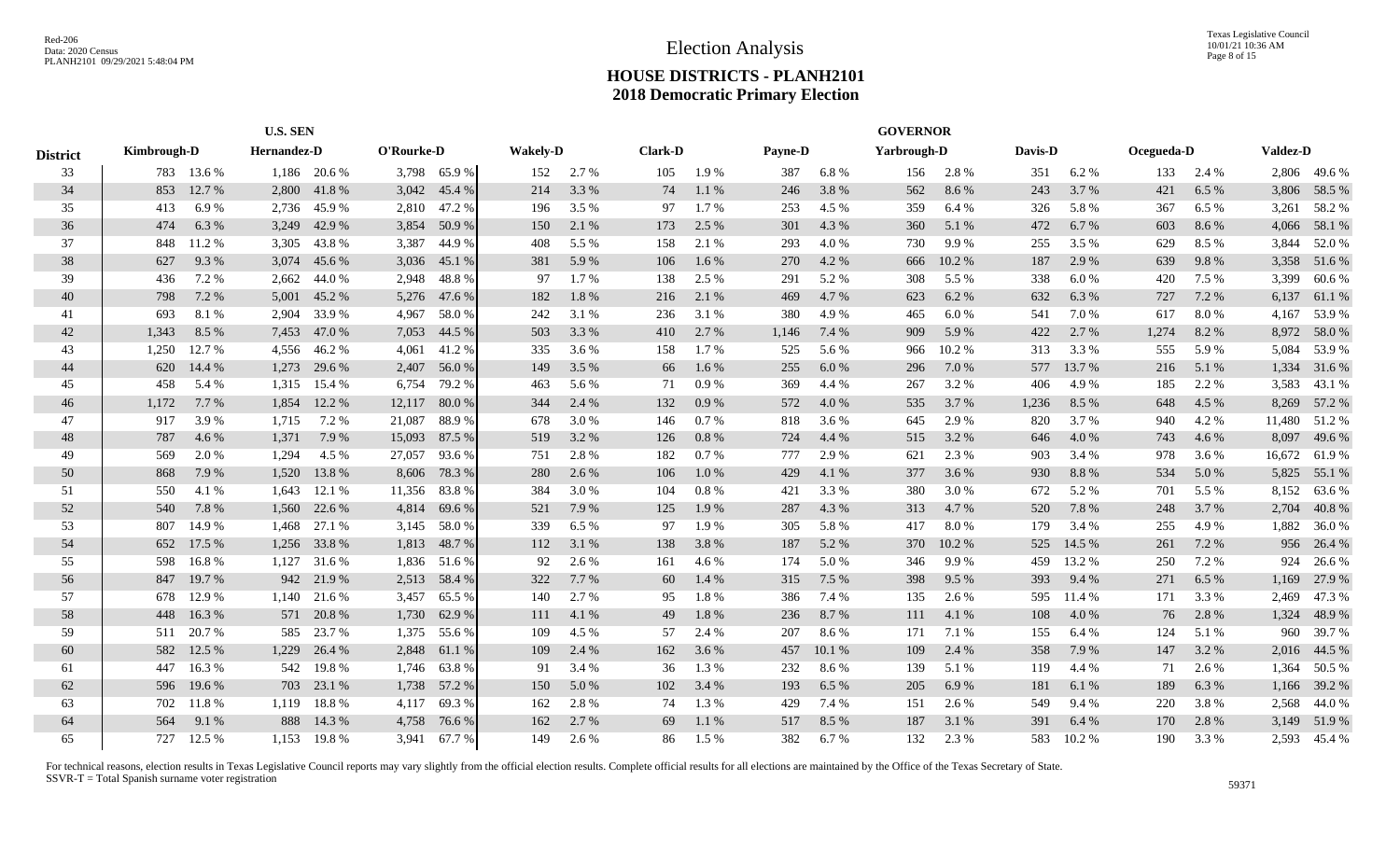|                 |                | <b>GOVERNOR</b> |                  |         |          | <b>LT. GOVERNOR</b> |                  |              |                  | <b>COMPTROLLER</b> |                    |               |                | <b>LAND COMM</b> |                 |              |                  | <b>RR COMM1</b> |                   |              |
|-----------------|----------------|-----------------|------------------|---------|----------|---------------------|------------------|--------------|------------------|--------------------|--------------------|---------------|----------------|------------------|-----------------|--------------|------------------|-----------------|-------------------|--------------|
| <b>District</b> | <b>White-D</b> |                 | <b>Mumbach-D</b> |         | Cooper-D |                     | <b>Collier-D</b> |              | <b>Mahoney-D</b> |                    | <b>Chevalier-D</b> |               | <b>Suazo-D</b> |                  | <b>Morgan-D</b> |              | <b>McAllen-D</b> |                 | <b>Spellmon-D</b> |              |
| 33              |                | 1,518 26.8 %    | 47               | 0.8 %   |          | 2,208 41.4 %        |                  | 3,130 58.6 % |                  | 2,119 41.0 %       |                    | 3,051 59.0 %  |                | 3,556 68.6 %     |                 | 1,624 31.4 % |                  | 2,941 58.3 %    |                   | 2,103 41.7 % |
| 34              | 832            | 12.8%           | 109              | $1.7\%$ | 3,504    | 56.6 %              | 2,683            | 43.4 %       |                  | 3,755 62.4 %       |                    | 2,260 37.6 %  |                | 5,097 80.5 %     |                 | 1,234 19.5 % | 4,067            | 68.0%           |                   | 1,913 32.0 % |
| 35              | 607            | 10.8%           | 139              | 2.5 %   | 3,048    | 58.1 %              | 2,199            | 41.9%        |                  | 3,400 67.9 %       |                    | 1,610 32.1 %  | 4,391          | 82.7 %           | 918             | 17.3 %       | 3,626            | 70.0%           | 1,557             | 30.0 %       |
| 36              | 717            | 10.2 %          | 159              | 2.3 %   | 3,986    | 60.5 %              |                  | 2,601 39.5 % |                  | 4,354 67.7 %       |                    | 2,080 32.3 %  | 5,802          | 84.8%            | 1,039           | 15.2 %       | 4,963            | 74.5 %          |                   | 1,696 25.5 % |
| 37              | 923            | 12.5 %          | 150              | 2.0 %   | 3,802    | 56.3%               | 2,953            | 43.7 %       |                  | 4,026 61.0 %       | 2,578              | 39.0 %        | 5,455          | 78.9 %           | 1,456           | 21.1 %       | 4,466            | 66.1%           |                   | 2,294 33.9 % |
| 38              | 780            | 12.0 %          | 116              | 1.8%    | 3,480    | 58.1 %              | 2,510            | 41.9%        |                  | 3,626 61.2 %       | 2,297              | 38.8%         | 5,029          | 81.2%            | 1,168           | 18.8%        | 4,096            | 68.1 %          |                   | 1,915 31.9 % |
| 39              | 514            | 9.2 %           | 103              | 1.8%    | 3,051    | 58.7%               | 2,150            | 41.3%        |                  | 3,480 68.9 %       |                    | 1,570 31.1 %  | 4,490          | 84.0 %           | 858             | 16.0%        | 3,661            | 70.7 %          |                   | 1,519 29.3 % |
| 40              | 837            | 8.3%            | 229              | 2.3 %   | 5,606    | 59.8%               | 3,771            | 40.2 %       |                  | 6,412 70.6 %       | 2,670              | 29.4 %        |                | 8,136 84.1 %     | 1,541           | 15.9%        | 6,878            | 73.4 %          |                   | 2,497 26.6 % |
| 41              | 923            | 11.9%           | 159              | 2.1 %   | 4,150    | 57.1 %              | 3,113            | 42.9 %       | 4,844            | 68.1 %             | 2,273              | 31.9%         | 6,139          | 81.2%            | 1,424           | 18.8%        | 5,661            | 75.8%           |                   | 1,810 24.2 % |
| 42              | 1,566          | 10.1%           | 268              | 1.7 %   | 7,873    | 54.0 %              | 6,710            | 46.0%        | 10,429           | 73.2 %             | 3,823              | 26.8%         | 12,209         | 82.3 %           | 2,624           | 17.7 %       | 9,033            | 62.7 %          |                   | 5,380 37.3 % |
| 43              | 1,320          | 14.0 %          | 176              | 1.9 %   | 4.674    | 53.1 %              | 4,126            | 46.9%        | 5,260            | 60.9 %             | 3,378              | 39.1 %        | 7,027          | 77.0 %           | 2,102           | 23.0 %       | 5,588            | 64.8%           | 3,034             | 35.2 %       |
| 44              | 1,091          | 25.9%           | 232              | 5.5 %   | 2,059    | 51.5 %              | 1,942            | 48.5 %       |                  | 2,044 51.2 %       |                    | 1,945 48.8 %  | 2,813          | 69.8%            | 1,216           | 30.2 %       | 2,307            | 58.2 %          |                   | 1,654 41.8 % |
| 45              |                | 2,862 34.4 %    | 102              | 1.2%    | 2.491    | 31.4 %              | 5,433            | 68.6 %       |                  | 3,167 40.3 %       |                    | 4,700 59.7 %  | 5,226          | 66.1 %           | 2,678           | 33.9%        | 4,820            | 62.8%           |                   | 2,853 37.2 % |
| 46              |                | 2,611 18.1 %    | 117              | 0.8%    | 4,961    | 35.9%               | 8,852            | 64.1 %       |                  | 4,976 36.5 %       | 8,661              | 63.5 %        |                | 10,810 80.3 %    | 2,653           | 19.7 %       | 8,831            | 67.4 %          |                   | 4,268 32.6 % |
| 47              | 6.703          | 29.9%           | 195              | 0.9%    | 6.409    | 30.2 %              | 14,820           | 69.8%        |                  | 7,677 36.6 %       | 13,289             | 63.4 %        | 16,451         | 79.9 %           | 4,129           | 20.1 %       | 13,337           | 66.6%           |                   | 6,696 33.4 % |
| 48              | 4,820          | 29.5 %          | 130              | 0.8%    | 4,819    | 30.8%               | 10,851           | 69.2%        |                  | 5,640 36.8 %       | 9,690              | 63.2%         |                | 11,931 78.9 %    | 3,195           | 21.1 %       | 9,805            | 66.6 %          |                   | 4,922 33.4 % |
| 49              |                | 5,876 21.8 %    | 185              | 0.7%    | 6,757    | 26.7 %              | 18,511           | 73.3 %       |                  | 7,432 29.9 %       |                    | 17,416 70.1 % | 20,364         | 83.6 %           | 3,998           | 16.4 %       |                  | 17,351 74.1 %   |                   | 6,078 25.9 % |
| 50              | 2,009          | 19.0 %          | 90               | 0.9%    | 3,928    | 38.5 %              | 6,277            | 61.5 %       |                  | 3,892 38.6 %       | 6,187              | 61.4 %        | 7,935          | 79.4 %           | 2,058           | 20.6 %       | 6,426            | 66.1 %          |                   | 3,295 33.9 % |
| 51              | 1,901          | 14.8%           | 93               | 0.7 %   | 4,517    | 37.1 %              | 7,666            | 62.9 %       | 4,494            | 37.1 %             | 7,619              | 62.9%         | 10,043         | 83.4 %           | 2,005           | 16.6 %       | 8,115            | 70.0%           | 3,473             | 30.0 %       |
| 52              | 1,837          | 27.7 %          | 73               | 1.1 %   | 2,038    | 32.4 %              | 4,252            | 67.6 %       | 2,434            | 39.4 %             | 3,738              | 60.6 %        | 4,068          | 66.3%            | 2,065           | 33.7 %       | 3,439            | 58.0%           |                   | 2,492 42.0 % |
| 53              | 1,641          | 31.4 %          | 109              | 2.1 %   | 1,962    | 39.2 %              | 3,044            | 60.8%        | 2,422            | 49.8%              |                    | 2,445 50.2 %  | 3,287          | 66.0 %           | 1,691           | 34.0 %       | 2,732            | 56.8%           |                   | 2,075 43.2 % |
| 54              | 1,018          | 28.1 %          | 55               | 1.5 %   | 1,708    | 48.2 %              | 1,832            | 51.8%        |                  | 1,449 41.0 %       | 2,086              | 59.0 %        | 2,260          | 64.3 %           | 1,253           | 35.7 %       | 1,804            | 52.5 %          |                   | 1,629 47.5 % |
| 55              | 1,012          | 29.1 %          | 62               | 1.8%    | 1,596    | 47.1 %              | 1,795            | 52.9 %       | 1,433            | 42.9 %             | 1,908              | 57.1 %        | 2,124          | 63.7 %           | 1,212           | 36.3 %       | 1,663            | 50.7%           |                   | 1,615 49.3 % |
| 56              | 1,177          | 28.1 %          | 78               | 1.9%    | 1,429    | 34.9 %              | 2,662            | 65.1 %       |                  | 2,137 53.4 %       | 1,865              | 46.6 %        | 2,531          | 63.1 %           | 1,482           | 36.9 %       | 1,720            | 43.6 %          | 2,229             | 56.4 %       |
| 57              | 1,161          | 22.2 %          | 66               | 1.3 %   | 2,056    | 41.5 %              | 2,895            | 58.5 %       |                  | 1,731 35.5 %       | 3,139              | 64.5 %        | 3,283          | 67.3 %           | 1,592           | 32.7 %       | 2,629            | 55.4 %          |                   | 2,117 44.6 % |
| 58              | 582            | 21.5 %          | 108              | 4.0%    | 1,244    | 48.2 %              | 1,337            | 51.8%        | 1,263            | 49.1 %             |                    | 1,310 50.9 %  | 1,571          | 61.0%            | 1,004           | 39.0 %       | 1,113            | 44.2 %          |                   | 1,404 55.8 % |
| 59              | 571            | 23.6 %          | 67               | 2.8%    | 1,060    | 45.3 %              | 1,278            | 54.7 %       | 1,168            | 51.1 %             | 1,116              | 48.9%         | 1,318          | 57.0 %           | 993             | 43.0%        | 1,171            | 51.5 %          | 1,103             | 48.5 %       |
| 60              | 1.128          | 24.9 %          | 43               | 0.9%    | 2,022    | 48.0%               | 2,193            | 52.0 %       | 1,564            | 38.2 %             |                    | 2,525 61.8 %  | 2,871          | 70.2 %           | 1,217           | 29.8 %       | 2,296            | 58.4 %          |                   | 1,636 41.6 % |
| 61              | 604            | 22.4 %          | 46               | $1.7\%$ | 1.153    | 44.7%               | 1,429            | 55.3 %       | 1,265            | 49.8%              |                    | 1,276 50.2 %  | 1,573          | 61.6 %           | 981             | 38.4 %       |                  | 1,045 41.7 %    |                   | 1,458 58.3 % |
| 62              | 737            | 24.7 %          | 55               | 1.8%    | 1,266    | 44.0%               | 1,611            | 56.0 %       |                  | 1,530 54.3 %       | 1,289              | 45.7 %        | 1,613          | 56.8%            | 1,225           | 43.2%        | 1,371            | 48.9%           |                   | 1,433 51.1 % |
| 63              | 1.583          | 27.2 %          | 94               | 1.6 %   | 2.156    | 38.9%               |                  | 3,386 61.1 % |                  | 1,863 34.4 %       | 3,552              | 65.6 %        | 3,771          | 69.3%            | 1,671           | 30.7 %       | 3,054            | 57.7 %          | 2,241             | 42.3 %       |
| 64              | 1.329          | 21.9 %          | 94               | 1.5 %   | 2,013    | 36.0%               | 3,575            | 64.0%        |                  | 1,962 35.4 %       | 3,578              | 64.6 %        | 3,800          | 68.4 %           | 1,757           | 31.6%        | 3,248            | 60.1 %          | 2,157             | 39.9 %       |
| 65              | 1.501          | 26.3 %          | 101              | 1.8%    |          | 2,093 38.7 %        |                  | 3,309 61.3%  |                  | 1,762 33.2 %       |                    | 3,538 66.8 %  |                | 3,748 70.4 %     | 1.575           | 29.6 %       |                  | 2,951 57.2 %    |                   | 2,209 42.8 % |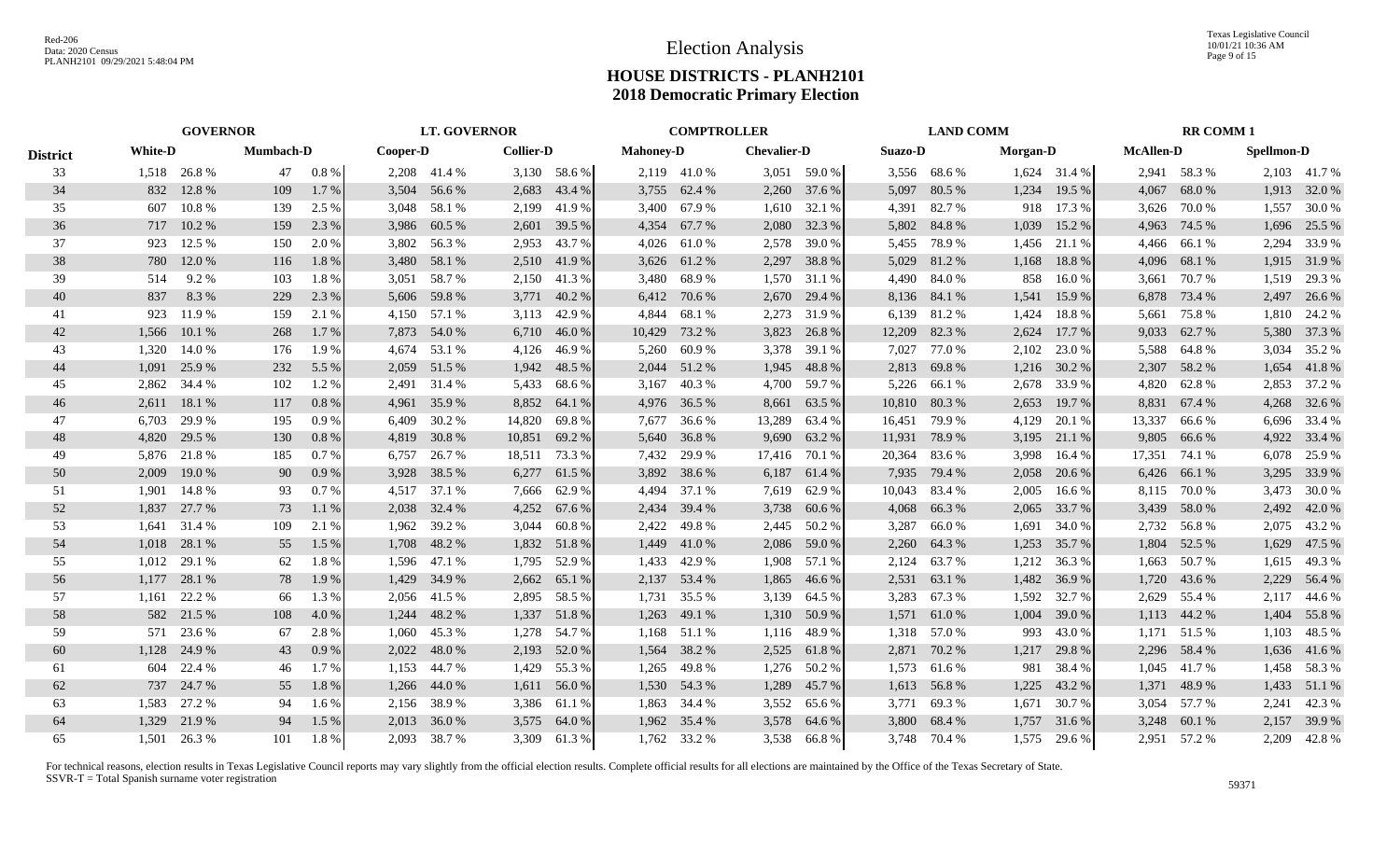|                 | <b>U.S. SEN</b> |            |             |              |            |              |                 |        |                |       |                | <b>GOVERNOR</b> |             |        |         |        |            |        |                 |              |
|-----------------|-----------------|------------|-------------|--------------|------------|--------------|-----------------|--------|----------------|-------|----------------|-----------------|-------------|--------|---------|--------|------------|--------|-----------------|--------------|
| <b>District</b> | Kimbrough-D     |            | Hernandez-D |              | O'Rourke-D |              | <b>Wakely-D</b> |        | <b>Clark-D</b> |       | <b>Payne-D</b> |                 | Yarbrough-D |        | Davis-D |        | Ocegueda-D |        | <b>Valdez-D</b> |              |
| 66              |                 | 674 10.7 % |             | 1,357 21.5 % |            | 4,279 67.8 % | 142             | 2.3 %  | 196            | 3.2%  | 527            | 8.7%            | 146         | 2.4 %  | 400     | 6.6 %  | 177        | 2.9 %  |                 | 2,528 41.5 % |
| 67              | 927             | 10.2%      | 1,779       | 19.6 %       | 6,365      | 70.2 %       | 196             | 2.2 %  | 274            | 3.1 % | 721            | 8.2%            | 182         | 2.1 %  | 412     | 4.7%   | 227        | 2.6 %  | 3,797           | 43.1 %       |
| 68              | 476             | 22.5 %     | 398         | 18.9%        | 1,237      | 58.6%        | 104             | 5.1 %  | 63             | 3.1 % | 147            | 7.1 %           | 232         | 11.3%  | 92      | 4.5 %  | 76         | 3.7 %  | 767             | 37.3 %       |
| 69              | 834             | 28.0%      | 565         | 18.9%        | 1,583      | 53.1 %       | 171             | 6.0%   | 105            | 3.7 % | 215            | 7.5 %           | 395         | 13.8%  | 241     | 8.4%   | 170        | 5.9 %  | 773             | 26.9%        |
| 70              | 605             | 12.1 %     |             | 1,216 24.3 % | 3,178      | 63.6 %       | 118             | 2.4 %  | 180            | 3.7%  | 541            | 11.1 %          | 121         | 2.5 %  | 429     | 8.8 %  | 157        | 3.2 %  |                 | 2,018 41.3%  |
| 71              | 357             | 15.3 %     | 459         | 19.7 %       | 1,516      | 65.0%        | 83              | 3.7 %  | 49             | 2.2 % | 310            | 13.8%           | 235         | 10.4 % | 176     | 7.8%   | 81         | 3.6%   | 669             | 29.7%        |
| 72              | 277             | 11.3 %     | 441         | 18.0%        | 1,729      | 70.7%        | 101             | 4.3 %  | 45             | 1.9%  | 114            | 4.9%            | 214         | 9.1 %  | 109     | 4.7 %  | 183        | 7.8 %  | 818             | 34.9 %       |
| 73              | 610             | 8.7%       | 1,070       | 15.2 %       | 5,340      | 76.1 %       | 361             | 5.3 %  | 77             | 1.1 % | 418            | 6.1 %           | 387         | 5.7%   | 325     | 4.8%   | 197        | 2.9 %  | 2,453           | 35.9%        |
| 74              | 2,163           | 13.7 %     | 7,129       | 45.0%        | 6,534      | 41.3%        | 611             | 4.1 %  | 465            | 3.1 % | 1,141          | 7.6 %           | 996         | 6.7%   | 542     | 3.6 %  | 1,771      | 11.8%  | 7,364           | 49.2%        |
| 75              | 231             | 3.5 %      | 623         | 9.3%         | 5,831      | 87.2%        | 234             | 4.0 %  | 209            | 3.5 % | 343            | 5.8 %           | 379         | 6.4%   | 211     | 3.6 %  | 787        | 13.4 % | 2,999           | 50.9%        |
| 76              | 1,339           | 21.6 %     | 1,609       | 26.0%        | 3,239      | 52.4 %       | 95              | 1.5 %  | 118            | 1.9%  | 313            | 5.0%            | 331         | 5.3 %  | 761     | 12.3 % | 246        | 4.0 %  | 1,283           | 20.7%        |
| 77              | 472             | 3.1 %      | 779         | 5.0%         | 14,207     | 91.9%        | 450             | 3.3 %  | 345            | 2.5 % | 638            | 4.6 %           | 997         | 7.3 %  | 402     | 2.9 %  | 1,732      | 12.6 % | 6,783           | 49.4 %       |
| 78              | 839             | 5.5 %      | 725         | 4.8 %        | 13,687     | 89.7%        | 692             | 5.4 %  | 426            | 3.3 % | 835            | 6.5%            | 780         | 6.1 %  | 566     | 4.4 %  | 1,260      | 9.8%   | 5,471           | 42.7%        |
| 79              | 649             | 4.2 %      | 789         | 5.1 %        | 14,132     | 90.8%        | 493             | 3.6 %  | 397            | 2.9 % | 661            | 4.8%            | 1,088       | 7.8%   | 476     | 3.4 %  | 1,694      | 12.2 % | 6,630           | 47.8%        |
| 80              | 1,887           | 13.7 %     | 7,669       | 55.5 %       | 4,251      | 30.8%        | 456             | 3.4 %  | 422            | 3.1 % | 878            | 6.5 %           | 1,100       | 8.1%   | 389     | 2.9%   | 1,000      | 7.4 %  | 7,720           | 56.9%        |
| 81              | 518             | 20.3 %     | 983         | 38.5 %       | 1,049      | 41.1 %       | 76              | 3.0%   | 127            | 5.1 % | 164            | 6.6%            | 210         | 8.4%   | 167     | 6.7%   | 161        | 6.4%   | 1,199           | 47.9%        |
| 82              | 279             | 15.8%      |             | 529 30.0 %   | 954        | 54.1 %       | 58              | 3.4 %  | 34             | 2.0 % | 91             | 5.3 %           | 179         | 10.4%  | 139     | 8.1 %  | 79         | 4.6 %  |                 | 817 47.6 %   |
| 83              | 365             | 14.8%      | 553         | 22.4 %       | 1,547      | 62.8%        | 284             | 12.0 % | 89             | 3.7 % | 178            | 7.5 %           | 177         | 7.4 %  | 173     | 7.3 %  | 73         | 3.1 %  | 856             | 36.0%        |
| 84              | 428             | 10.9 %     | 924         | 23.6 %       | 2,566      | 65.5 %       | 456             | 12.3 % | 118            | 3.2 % | 281            | 7.6 %           | 161         | 4.3 %  | 370     | 10.0%  | 78         | 2.1 %  | 1,508           | 40.7%        |
| 85              | 1,015           | 21.0%      | 1,410       | 29.1 %       | 2,415      | 49.9 %       | 135             | 2.8 %  | 124            | 2.6 % | 234            | 4.8%            | 329         | 6.8%   | 644     | 13.3 % | 191        | 4.0%   | 897             | 18.6%        |
| 86              | 389             | 18.5 %     | 416         | 19.8%        | 1,293      | 61.6 %       | 99              | 5.0 %  | 53             | 2.7 % | 179            | 9.0%            | 213         | 10.7%  | 147     | 7.4 %  | 89         | 4.5 %  | 689             | 34.6 %       |
| 87              | 380             | 19.8%      |             | 579 30.1 %   | 962        | 50.1 %       | 74              | 4.0%   | 58             | 3.1 % | 111            | 6.0 $%$         | 246         | 13.2 % | 177     | 9.5 %  | 95         | 5.1 %  | 687             | 36.9%        |
| 88              | 402             | 28.8%      | 447         | 32.0 %       | 546        | 39.1 %       | 93              | 6.9%   | 43             | 3.2 % | 86             | 6.4 %           | 234         | 17.3 % | 57      | 4.2 %  | 96         | 7.1 %  | 438             | 32.4 %       |
| 89              | 881             | 14.0 %     | 1,652       | 26.2 %       | 3,782      | 59.9%        | 139             | 2.2 %  | 221            | 3.6%  | 531            | 8.6%            | 140         | 2.3 %  | 473     | 7.6%   | 172        | 2.8%   | 2,957           | 47.8%        |
| 90              | 931             | 14.1 %     | 1,631       | 24.7 %       | 4,034      | 61.2%        | 132             | 2.0%   | 93             | 1.4 % | 253            | 3.8%            | 224         | 3.4 %  | 571     | 8.6%   | 234        | 3.5 %  | 3,880           | 58.6%        |
| 91              |                 | 556 11.8 % | 1,029       | 21.8%        | 3,135      | 66.4 %       | 158             | 3.4 %  | 66             | 1.4 % | 260            | 5.6 %           | 143         | 3.1 %  | 261     | 5.6 %  | 164        | 3.5 %  | 2,438           | 52.5 %       |
| 92              | 654             | 14.4 %     | 1,255       | 27.6 %       | 2,640      | 58.0%        | 141             | 3.1 %  | 99             | 2.2 % | 245            | 5.4 %           | 130         | 2.9 %  | 438     | 9.7%   | 172        | 3.8%   | 2,229           | 49.3 %       |
| 93              | 428             | 10.6%      | 961         | 23.7 %       | 2,662      | 65.7 %       | 110             | 2.8%   | 74             | 1.9%  | 233            | 5.8%            | 106         | 2.7 %  | 335     | 8.4 %  | 162        | 4.1 %  | 1,965           | 49.3%        |
| 94              | 892             | 10.8%      | 1,702       | 20.6 %       | 5,687      | 68.7 %       | 225             | 2.8 %  | 122            | 1.5 % | 428            | 5.2 %           | 260         | 3.2 %  | 520     | 6.4 %  | 237        | 2.9 %  | 3,994           | 48.9%        |
| 95              | 2,633           | 27.7 %     | 2,478       | 26.1 %       | 4,387      | 46.2%        | 180             | 1.8%   | 190            | 1.9%  | 358            | 3.6 %           | 550         | 5.6 %  | 1,845   | 18.7%  | 232        | 2.3 %  | 4,828           | 48.8%        |
| 96              | 1,250           | 17.3 %     | 2,077       | 28.7 %       | 3,909      | 54.0 %       | 177             | 2.4 %  | 131            | 1.8%  | 331            | 4.6 %           | 238         | 3.3%   | 961     | 13.3 % | 234        | 3.2 %  | 3,444           | 47.6 %       |
| 97              | 818             | 10.9%      | 1,254       | 16.7%        | 5,448      | 72.4 %       | 195             | 2.7 %  | 93             | 1.3%  | 398            | 5.4 %           | 255         | 3.5 %  | 463     | 6.3%   | 233        | 3.2 %  | 3,610           | 49.4 %       |
| 98              | 504             | 7.8 %      | 1.035       | 15.9 %       | 4.954      | 76.3%        | 150             | 2.4 %  | 115            | 1.8%  | 443            | 7.0 %           | 153         | 2.4 %  | 272     | 4.3 %  | 221        | 3.5 %  |                 | 2,883 45.7%  |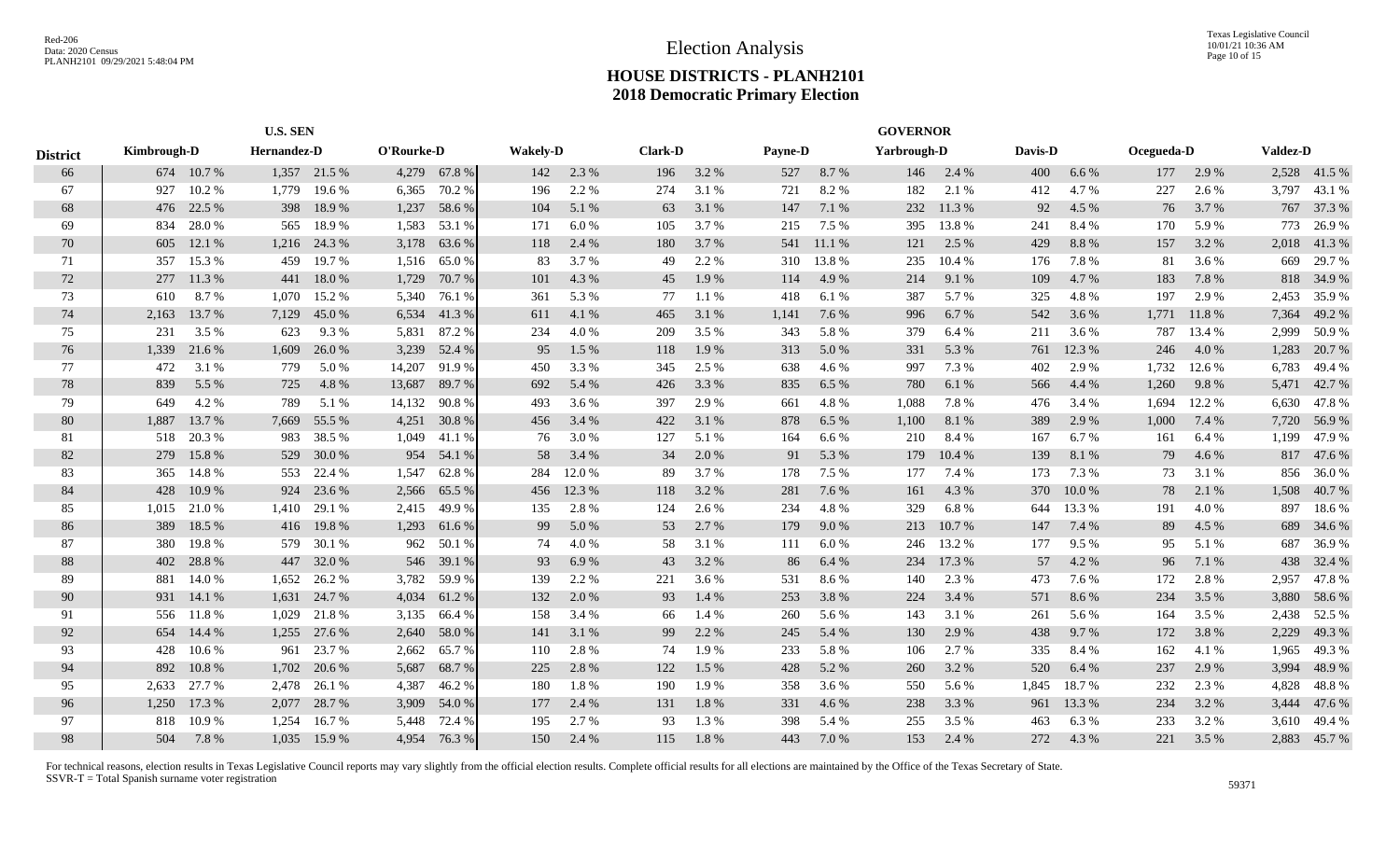|                 |                | <b>GOVERNOR</b> |                  |         |          |              | <b>LT. GOVERNOR</b> |              |                  | <b>COMPTROLLER</b> |                    |              |         | <b>LAND COMM</b> |          |              |                  | <b>RR COMM1</b> |                   |              |
|-----------------|----------------|-----------------|------------------|---------|----------|--------------|---------------------|--------------|------------------|--------------------|--------------------|--------------|---------|------------------|----------|--------------|------------------|-----------------|-------------------|--------------|
| <b>District</b> | <b>White-D</b> |                 | <b>Mumbach-D</b> |         | Cooper-D |              | <b>Collier-D</b>    |              | <b>Mahoney-D</b> |                    | <b>Chevalier-D</b> |              | Suazo-D |                  | Morgan-D |              | <b>McAllen-D</b> |                 | <b>Spellmon-D</b> |              |
| 66              |                | 1,906 31.3 %    | 67               | 1.1%    |          | 2,343 41.5 % |                     | 3,303 58.5 % |                  | 2,020 37.5 %       |                    | 3,361 62.5 % |         | 3,668 69.2 %     |          | 1,633 30.8 % |                  | 3,075 59.8 %    |                   | 2,067 40.2 % |
| 67              | 2,899          | 32.9%           | 104              | 1.2 %   | 3,110    | 38.3%        | 5,017               | 61.7 %       |                  | 2,849 36.9 %       | 4,868              | 63.1 %       | 5,369   | 70.1 %           | 2,286    | 29.9%        | 4,483            | 60.2%           | 2,964             | 39.8%        |
| 68              | 553            | 26.9%           | 22               | 1.1 %   | 871      | 43.3 %       | 1,142               | 56.7 %       | 1,133            | 57.9 %             |                    | 824 42.1 %   | 1,135   | 57.6 %           | 835      | 42.4 %       | 1,000            | 51.6%           | 937               | 48.4 %       |
| 69              | 759            | 26.5 %          | 40               | 1.4 %   | 1,345    | 47.5 %       | 1,485               | 52.5 %       |                  | 1,646 58.8 %       | 1,154              | 41.2%        | 1,522   | 54.5 %           | 1,269    | 45.5 %       | 1,175            | 43.2 %          |                   | 1,546 56.8 % |
| 70              | 1,266          | 25.9 %          | 60               | 1.2 %   | 2,036    | 44.6 %       | 2,532               | 55.4 %       | 1,666            | 38.4 %             | 2,675              | 61.6%        | 3,009   | 69.1 %           | 1,348    | 30.9 %       | 2,456            | 58.2 %          |                   | 1,766 41.8%  |
| 71              | 625            | 27.7 %          | 25               | 1.1 %   | 1.069    | 48.5 %       | 1,137               | 51.5 %       | 1,206            | 55.4 %             | 969                | 44.6 %       | 1.494   | 68.1%            | 700      | 31.9%        | 1,281            | 60.1 %          | 852               | 39.9%        |
| 72              | 730            | 31.2 %          | 27               | 1.2%    | 1,089    | 48.7%        | 1,147               | 51.3%        | 1,018            | 46.9%              | 1,153              | 53.1 %       | 1,512   | 68.3%            | 702      | 31.7%        | 1,050            | 49.0 %          |                   | 1,093 51.0 % |
| 73              |                | 2,389 34.9 %    | 233              | 3.4 %   | 1,984    | 30.0 %       | 4,630               | 70.0 %       |                  | 2,746 42.2 %       | 3,768              | 57.8 %       | 4,358   | 66.7 %           | 2,172    | 33.3 %       | 3,437            | 53.9%           | 2,941             | 46.1 %       |
| 74              | 1,760          | 11.8%           | 324              | 2.2 %   | 8,195    | 59.5 %       | 5,584               | 40.5 %       |                  | 8,665 63.4 %       | 4,992              | 36.6 %       | 10,290  | 73.7 %           | 3,668    | 26.3 %       | 8,961            | 66.9%           |                   | 4,433 33.1 % |
| 75              | 565            | 9.6 %           | 165              | 2.8%    | 3,641    | 65.8%        | 1,894               | 34.2 %       | 2,925            | 54.6 %             | 2,429              | 45.4 %       | 4,286   | 77.3 %           | 1,260    | 22.7 %       | 3,603            | 68.2 %          |                   | 1,679 31.8 % |
| 76              | 2,980          | 48.1 %          | 72               | 1.2%    | 3,617    | 60.5 %       | 2,359               | 39.5 %       |                  | 2,932 50.4 %       | 2,890              | 49.6 %       | 4,101   | 70.2 %           | 1,741    | 29.8 %       | 3,324            | 57.9 %          |                   | 2,415 42.1 % |
| 77              | 2,033          | 14.8%           | 358              | 2.6 %   | 8,082    | 64.1 %       | 4,534               | 35.9%        | 6,437            | 52.5 %             | 5,814              | 47.5 %       | 9,865   | 77.9 %           | 2,803    | 22.1 %       | 8,109            | 67.3%           |                   | 3,945 32.7 % |
| 78              | 2,432          | 19.0 %          | 350              | 2.7 %   | 7,125    | 60.1 %       | 4,740               | 39.9 %       |                  | 6,311 54.9 %       |                    | 5,191 45.1 % | 8,003   | 67.9%            | 3,776    | 32.1 %       | 6,773            | 59.9 %          | 4,525             | 40.1 %       |
| 79              | 2,050          | 14.8%           | 379              | 2.7 %   | 8.180    | 62.7%        | 4,866               | 37.3 %       |                  | 6,692 52.8 %       | 5,984              | 47.2 %       | 9,964   | 76.1 %           | 3,134    | 23.9 %       | 8,167            | 64.9%           |                   | 4,408 35.1 % |
| 80              | 1,343          | 9.9 %           | 267              | 2.0 %   |          | 6,546 52.6 % | 5,891               | 47.4 %       | 8,189            | 67.6 %             | 3,929              | 32.4 %       | 9,909   | 78.0%            | 2,787    | 22.0 %       | 7,938            | 65.6 %          |                   | 4,166 34.4 % |
| 81              |                | 346 13.8%       | 52               | 2.1 %   | 1,080    | 45.2 %       | 1,309               | 54.8 %       | 1,194            | 50.5 %             | 1,169              | 49.5 %       | 1,630   | 67.2%            | 796      | 32.8%        |                  | 1,336 56.6 %    |                   | 1,023 43.4 % |
| 82              | 288            | 16.8%           | 33               | 1.9%    | 664      | 39.8%        | 1,005               | 60.2%        | 785              | 48.3%              |                    | 840 51.7 %   | 1,022   | 62.4 %           | 617      | 37.6 %       | 837              | 51.7 %          | 781               | 48.3%        |
| 83              | 488            | 20.5 %          | 58               | 2.4 %   | 928      | 40.0 %       | 1,393               | 60.0%        |                  | 1,145 50.0 %       |                    | 1,146 50.0 % | 1,433   | 61.8 %           | 884      | 38.2 %       | 1,109            | 49.2 %          | 1,144             | 50.8%        |
| 84              | 658            | 17.8%           | 73               | 2.0 %   | 1,435    | 39.6 %       | 2,193               | 60.4%        | 1,695            | 47.0 %             | 1,914              | 53.0 %       | 2,431   | 66.7 %           | 1,211    | 33.3 %       | 1,862            | 52.5 %          | 1,688             | 47.5 %       |
| 85              | 2,175          | 45.0%           | 104              | 2.2 %   | 2,410    | 52.3 %       | 2,202               | 47.7 %       | 2,391            | 53.0 %             | 2,119              | 47.0 %       | 2,784   | 61.5 %           | 1,745    | 38.5 %       | 2,335            | 52.6 %          | 2,103             | 47.4 %       |
| 86              | 417            | 21.0%           | 103              | 5.2 %   | 780      | 40.0%        | 1,168               | 60.0 $%$     | 930              | 48.3%              |                    | 996 51.7 %   | 1,142   | 58.5 %           |          | 810 41.5 %   | 945              | 49.8%           |                   | 954 50.2 %   |
| 87              | 321            | 17.2 %          | 92               | 4.9%    | 825      | 45.5 %       | 990                 | 54.5 %       | 987              | 54.5 %             | 823                | 45.5 %       | 1,123   | 60.7 %           | 727      | 39.3%        | 953              | 53.2 %          | 839               | 46.8%        |
| 88              | 265            | 19.6 %          | 40               | 3.0 %   | 652      | 49.5 %       | 666                 | 50.5 %       | 836              | 63.6 %             | 478                | 36.4 %       | 767     | 57.3 %           | 572      | 42.7%        | 659              | 51.2%           | 628               | 48.8%        |
| 89              | 1.505          | 24.3 %          | 54               | 0.9%    | 2.568    | 44.7%        | 3,175               | 55.3 %       | 2.206            | 40.3%              | 3,270              | 59.7%        | 3,760   | 68.4 %           | 1,741    | 31.6 %       | 3,164            | 59.8%           | 2,131             | 40.2%        |
| 90              | 1,200          | 18.1 %          | 38               | 0.6 %   | 3,068    | 50.3%        | 3,035               | 49.7 %       | 3,161            | 53.0 %             | 2,803              | 47.0 %       | 4,269   | 70.0 %           | 1,831    | 30.0%        | 3,408            | 57.6 %          | 2,507             | 42.4 %       |
| 91              | 1,129          | 24.3 %          | 29               | 0.6 %   | 2,250    | 50.8%        | 2,178               | 49.2 %       |                  | 2,198 50.3 %       | 2,172              | 49.7 %       | 2,770   | 63.1 %           | 1,618    | 36.9%        | 2,341            | 54.4 %          |                   | 1,966 45.6 % |
| 92              | 1,028          | 22.7 %          | 41               | 0.9%    | 2,343    | 54.3 %       | 1,972               | 45.7 %       | 1,996            | 47.4 %             |                    | 2,217 52.6 % | 2,831   | 67.1 %           | 1,390    | 32.9 %       | 2,255            | 54.4 %          | 1,887             | 45.6 %       |
| 93              | 978            | 24.5 %          | 25               | 0.6 %   | 1,976    | 51.8%        | 1,836               | 48.2 %       | 1,778            | 47.3 %             | 1,984              | 52.7 %       | 2,553   | 67.8%            | 1,211    | 32.2 %       | 2,102            | 57.2 %          | 1,576             | 42.8%        |
| 94              | 2,319          | 28.4 %          | 68               | 0.8%    | 3,684    | 47.3 %       |                     | 4,106 52.7 % | 3,568            | 47.3 %             |                    | 3,973 52.7 % | 5,006   | 65.8%            | 2,604    | 34.2 %       | 4,229            | 56.7 %          |                   | 3,230 43.3 % |
| 95              | 1,651          | 16.7 %          | 52               | $0.5\%$ | 4,758    | 50.4 %       | 4,686               | 49.6 %       |                  | 5,280 58.6 %       |                    | 3,736 41.4 % | 5,152   | 57.1 %           | 3,871    | 42.9 %       | 4,049            | 45.1 %          |                   | 4,926 54.9 % |
| 96              | 1,659          | 22.9 %          | 57               | 0.8%    | 3,809    | 55.1 %       | 3,108               | 44.9%        | 3,294            | 48.9%              |                    | 3,442 51.1 % | 4,439   | 65.8%            | 2,312    | 34.2 %       | 3,349            | 50.3 %          |                   | 3,307 49.7 % |
| 97              | 2.029          | 27.7 %          | 36               | 0.5 %   | 3.186    | 46.7%        | 3,641               | 53.3 %       |                  | 3,382 50.2 %       | 3,360              | 49.8%        | 4,340   | 64.6 %           | 2,374    | 35.4 %       | 3,528            | 53.5 %          | 3,064             | 46.5 %       |
| 98              |                | 2,017 32.0 %    | 53               | 0.8%    |          | 2,643 44.1 % |                     | 3,349 55.9 % |                  | 2,642 45.7 %       |                    | 3,144 54.3 % |         | 3,762 65.3 %     | 1.999    | 34.7 %       |                  | 3,298 58.5 %    |                   | 2,340 41.5 % |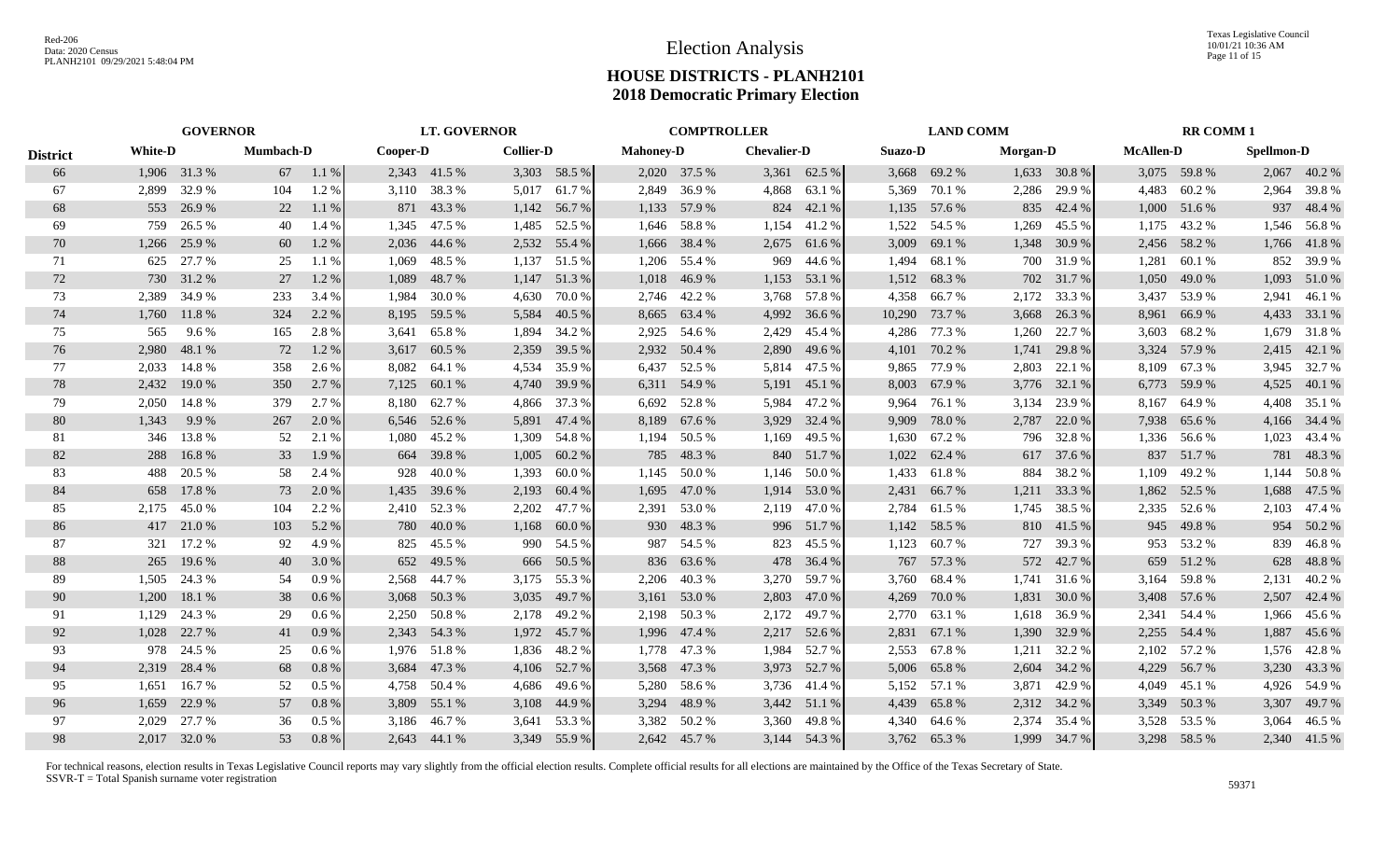|                 |             |              | <b>U.S. SEN</b>    |              |            |              |                 |       |                |       |                |       | <b>GOVERNOR</b> |           |         |        |            |       |                 |              |
|-----------------|-------------|--------------|--------------------|--------------|------------|--------------|-----------------|-------|----------------|-------|----------------|-------|-----------------|-----------|---------|--------|------------|-------|-----------------|--------------|
| <b>District</b> | Kimbrough-D |              | <b>Hernandez-D</b> |              | O'Rourke-D |              | <b>Wakely-D</b> |       | <b>Clark-D</b> |       | <b>Payne-D</b> |       | Yarbrough-D     |           | Davis-D |        | Ocegueda-D |       | <b>Valdez-D</b> |              |
| 99              |             | 592 11.5 %   |                    | 1,059 20.5 % |            | 3,519 68.1 % | 144             | 2.8%  | 85             | 1.7%  | 237            | 4.7%  |                 | 171 3.4 % | 283     | 5.6 %  | 145        | 2.9 % |                 | 2,683 52.9 % |
| 100             | 1,653       | 13.6 %       | 1,742              | 14.3 %       | 8,754      | 72.1 %       | 293             | 2.4 % | 117            | 0.9%  | 431            | 3.5 % | 230             | 1.9%      | 710     | 5.7%   | 200        | 1.6 % | 7,862           | 63.5%        |
| 101             | 1,720       | 22.2 %       | 2,812              | 36.2 %       | 3,230      | 41.6 %       | 155             | 2.0%  | 149            | 1.9%  | 396            | 5.0%  | 253             | 3.2 %     | 1,520   | 19.4 % | 273        | 3.5 % | 3,718           | 47.4 %       |
| 102             | 967         | 12.7 %       | 1,591              | 20.9 %       | 5,061      | 66.4 %       | 233             | 3.0%  | 77             | 1.0%  | 282            | 3.7%  | 166             | 2.2 %     | 458     | 6.0 %  | 190        | 2.5 % | 4,552           | 59.4 %       |
| 103             | 779         | 8.3%         | 1,694              | 18.0%        | 6,929      | 73.7%        | 170             | 1.8%  | 54             | 0.6%  | 325            | 3.4 % | 144             | 1.5 %     | 310     | 3.3%   | 158        | 1.7%  | 6,727           | 70.6 %       |
| 104             | 1,764       | 22.5 %       | 2,232              | 28.4 %       | 3,857      | 49.1 %       | 173             | 2.1 % | 77             | 0.9%  | 207            | 2.5 % | 194             | 2.3 %     | 572     | 6.8%   | 155        | 1.9%  | 6,089           | 72.7 %       |
| 105             | 546         | 13.5 %       | 1,079              | 26.6 %       | 2,434      | 60.0%        | 152             | 3.7%  | 41             | 1.0%  | 135            | 3.3 % | 87              | 2.1 %     | 253     | 6.2%   | 109        | 2.7%  | 2,581           | 63.1 %       |
| 106             | 541         | 11.9 %       |                    | 950 20.9 %   | 3,045      | 67.1 %       | 122             | 2.7%  | 55             | 1.2%  | 311            | 7.0%  | 118             | 2.6 %     | 442     | 9.9%   | 187        | 4.2%  | 2,024           | 45.4 %       |
| 107             | 841         | 10.8 %       | 1,331              | 17.1 %       | 5,600      | 72.1 %       | 205             | 2.6 % | 76             | 1.0%  | 278            | 3.6%  | 144             | 1.9%      | 321     | 4.1 %  | 147        | 1.9%  | 4,743           | 60.9%        |
| 108             | 561         | 4.2%         | 886                | 6.6 %        | 11,951     | 89.2 %       | 280             | 2.1 % | 69             | 0.5 % | 307            | 2.3 % | 144             | 1.1%      | 202     | 1.5 %  | 170        | 1.3 % | 6,511           | 49.5 %       |
| 109             | 5,827       | 46.0%        | 3,606              | 28.5 %       | 3,224      | 25.5 %       | 232             | 1.7%  | 197            | 1.4 % | 411            | 3.0%  | 477             | 3.4 %     | 2,487   | 17.9%  | 185        | 1.3%  | 8,833           | 63.6%        |
| 110             | 1,716       | 37.6 %       | 1,447              | 31.7 %       | 1,395      | 30.6 %       | 100             | 2.0%  | 85             | 1.7 % | 140            | 2.8%  | 154             | 3.1 %     | 668     | 13.3 % | 75         | 1.5 % | 3,407           | 68.0%        |
| 111             | 6,139       | 41.5 %       | 4,213              | 28.5 %       | 4,451      | 30.1 %       | 313             | 2.0 % | 210            | 1.3 % | 435            | 2.7 % | 577             | 3.6 %     | 2,237   | 14.0%  | 230        | 1.4 % | 10,377          | 64.7 %       |
| 112             | 1,143       | 11.8%        | 1,755              | 18.1 %       | 6,798      | 70.1 %       | 266             | 2.8%  | 79             | 0.8 % | 387            | 4.0%  | 180             | 1.9%      | 532     | 5.5 %  | 177        | 1.8%  | 5,387           | 55.7%        |
| 113             | 1,595       | 24.4 %       | 1,895              | 29.0%        | 3,048      | 46.6%        | 191             | 2.9 % | 91             | 1.4 % | 230            | 3.4 % | 189             | 2.8%      | 710     | 10.6%  | 166        | 2.5 % | 4,184           | 62.5 %       |
| 114             | 1,381       | 23.7 %       | 1,894              | 32.4 %       | 2,562      | 43.9%        | 173             | 2.9%  | 84             | 1.4 % | 201            | 3.3 % | 151             | 2.5 %     | 581     | 9.6%   | 158        | 2.6%  | 3,955           | 65.2%        |
| 115             | 672         | 9.2%         | 1,412              | 19.3 %       | 5,246      | 71.6 %       | 267             | 3.7 % | 66             | 0.9%  | 363            | 5.0 % | 143             | 2.0%      | 353     | 4.9%   | 186        | 2.6 % | 4,007           | 55.2 %       |
| 116             | 564         | 5.4 %        | 2,820              | 27.0 %       | 7,061      | 67.6 %       | 727             | 6.9%  | 614            | 5.9 % | 250            | 2.4 % | 366             | 3.5 %     | 613     | 5.9%   | 351        | 3.4 % | 4,933           | 47.1 %       |
| 117             | 373         | 7.8%         | 1,781              | 37.2 %       | 2,632      | 55.0%        | 301             | 6.1%  | 332            | 6.7%  | 111            | 2.3 % | 163             | 3.3 %     | 496     | 10.1 % | 166        | 3.4 % | 2,434           | 49.4 %       |
| 118             | 511         | 7.9 %        | 2,530              | 39.2 %       | 3,411      | 52.9 %       | 414             | 6.3%  | 493            | 7.5 % | 151            | 2.3 % | 256             | 3.9%      | 575     | 8.7%   | 242        | 3.7 % | 3,231           | 49.0 %       |
| 119             | 659         | 9.3%         |                    | 2,570 36.3 % | 3,854      | 54.4 %       | 394             | 5.5 % | 482            | 6.7 % | 213            | 3.0%  | 272             | 3.8%      | 764     | 10.7%  | 235        | 3.3 % | 3,404           | 47.5 %       |
| 120             | 945         | 13.7 %       | 2,088              | 30.2 %       | 3,883      | 56.1 %       | 489             | 7.0%  | 556            | 7.9 % | 197            | 2.8%  | 322             | 4.6 %     | 1,370   | 19.6%  | 171        | 2.4 % | 2,399           | 34.3 %       |
| 121             | 629         | 6.4 %        | 1,831              | 18.5%        | 7,414      | 75.1 %       | 986             | 10.2% | 518            | 5.4 % | 245            | 2.5 % | 219             | 2.3 %     | 642     | 6.7%   | 223        | 2.3 % | 3,348           | 34.7 %       |
| 122             | 447         | 6.1 %        | 1,483              | 20.1 %       | 5,456      | 73.9 %       | 645             | 9.0%  | 511            | 7.1 % | 176            | 2.5 % | 198             | 2.8%      | 537     | 7.5 %  | 175        | 2.4 % | 2,542           | 35.5 %       |
| 123             | 591         | 4.6 %        | 2,738              | 21.3 %       | 9,523      | 74.1 %       | 843             | 6.6%  | 640            | 5.0%  | 283            | 2.2 % | 376             | 3.0%      | 655     | 5.2%   | 329        | 2.6 % | 5,709           | 44.9%        |
| 124             | 527         | 8.4 %        | 2,562              | 40.8%        | 3,185      | 50.8 %       | 413             | 6.4%  | 445            | 6.9%  | 135            | 2.1 % | 211             | 3.3%      | 653     | 10.1%  | 235        | 3.6 % | 3,301           | 51.2%        |
| 125             | 619         | 6.7%         | 3,089              | 33.2 %       | 5,600      | 60.2%        | 649             | 6.8%  | 638            | 6.7%  | 244            | 2.6%  | 362             | 3.8%      | 706     | 7.4 %  | 330        | 3.5 % | 4,499           | 47.3 %       |
| 126             | 793         | 15.1 %       | 1,173              | 22.4 %       | 3,273      | 62.5 %       | 137             | 2.6%  | 52             | 1.0%  | 215            | 4.1 % | 186             | 3.5 %     | 569     | 10.9%  | 202        | 3.9 % | 1,148           | 21.9%        |
| 127             | 1.149       | 20.7%        | 1,350              | 24.3 %       | 3,057      | 55.0%        | 138             | 2.5 % | 49             | 0.9%  | 241            | 4.4 % | 250             | 4.5 %     | 753     | 13.6 % | 210        | 3.8%  | 1,234           | 22.3 %       |
| 128             | 606         | 18.5 %       | 825                | 25.3 %       | 1,836      | 56.2 %       | 72              | 2.2 % | 34             | 1.0%  | 135            | 4.1 % | 151             | 4.6 %     | 227     | 6.9%   | 166        | 5.0%  | 767             | 23.3 %       |
| 129             | 762         | 11.4 %       | 1,273              | 19.1 %       | 4,643      | 69.5 %       | 166             | 2.5 % | 59             | 0.9%  | 246            | 3.8%  | 220             | 3.4 %     | 434     | 6.6%   | 255        | 3.9%  | 1,469           | 22.5 %       |
| 130             | 565         | 14.9%        | 857                | 22.6 %       | 2,367      | 62.5 %       | 138             | 3.7 % | 30             | 0.8%  | 178            | 4.7%  | 127             | 3.4 %     | 402     | 10.7%  | 140        | 3.7%  | 859             | 22.9 %       |
| 131             |             | 2,388 36.2 % |                    | 1,672 25.4 % | 2,531      | 38.4 %       | 112             | 1.7 % | 92             | 1.4 % | 309            | 4.6 % | 506             | 7.5 %     | 1,278   | 19.0%  | 228        | 3.4 % |                 | 997 14.8 %   |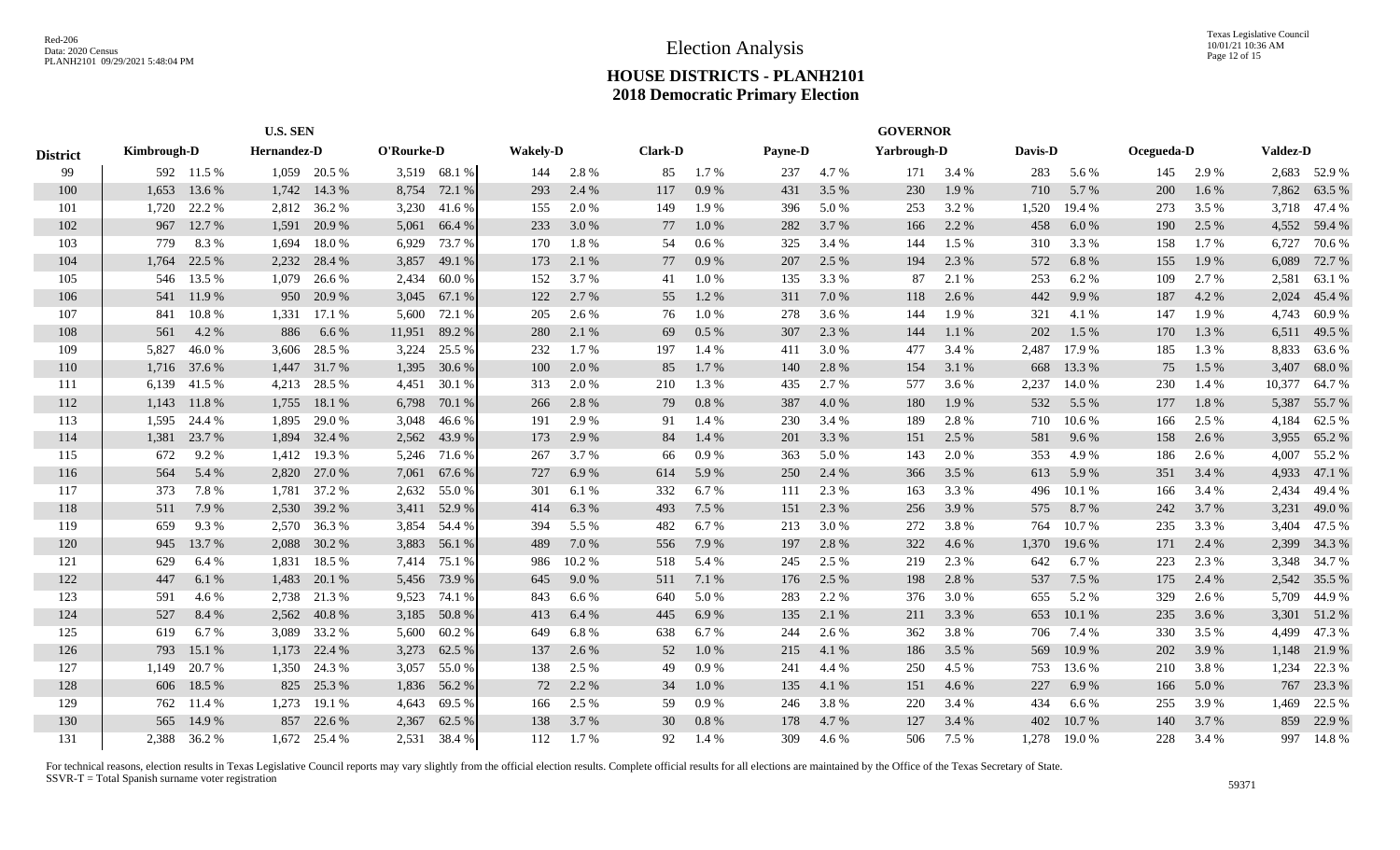|                 |       | <b>GOVERNOR</b> |     | <b>LT. GOVERNOR</b> |       |              |       | <b>COMPTROLLER</b> |       |                  |       | <b>LAND COMM</b>   |       |                | <b>RR COMM1</b> |                 |       |                  |       |                   |  |
|-----------------|-------|-----------------|-----|---------------------|-------|--------------|-------|--------------------|-------|------------------|-------|--------------------|-------|----------------|-----------------|-----------------|-------|------------------|-------|-------------------|--|
| <b>District</b> |       | <b>White-D</b>  |     | <b>Mumbach-D</b>    |       | Cooper-D     |       | <b>Collier-D</b>   |       | <b>Mahoney-D</b> |       | <b>Chevalier-D</b> |       | <b>Suazo-D</b> |                 | <b>Morgan-D</b> |       | <b>McAllen-D</b> |       | <b>Spellmon-D</b> |  |
| 99              |       | 1,293 25.5 %    | 27  | $0.5\%$             |       | 2,236 46.8 % |       | 2,541 53.2 %       |       | 2,416 50.9 %     |       | 2,331 49.1 %       | 3,044 | 64.0 %         |                 | $1,711$ 36.0 %  |       | 2,608 56.3 %     |       | 2,021 43.7 %      |  |
| 100             | 2,470 | 19.9 %          | 68  | $0.5\%$             | 4,765 | 43.8%        |       | 6,114 56.2 %       |       | 3,949 37.7 %     | 6,523 | 62.3 %             |       | 7,097 67.9 %   |                 | 3,357 32.1 %    | 5,120 | 50.9%            |       | 4,936 49.1 %      |  |
| 101             | 1,331 | 17.0 %          | 50  | $0.6\%$             | 4,893 | 64.6 %       |       | 2,685 35.4 %       |       | 3,763 50.9 %     | 3,627 | 49.1 %             | 4,935 | 66.4 %         | 2,495           | 33.6 %          |       | 3,536 48.4 %     |       | 3,766 51.6 %      |  |
| 102             | 1,638 | 21.4 %          | 61  | 0.8%                | 3,151 | 44.3 %       | 3,958 | 55.7 %             |       | 2,546 37.0 %     | 4,334 | 63.0 %             | 4,755 | 69.1 %         | 2,126           | 30.9 %          |       | 3,670 54.2 %     |       | 3,102 45.8 %      |  |
| 103             | 1,603 | 16.8%           | 40  | 0.4%                | 3,811 | 45.1 %       | 4,631 | 54.9 %             |       | 3,132 38.7 %     | 4,954 | 61.3%              | 5,958 | 73.3 %         | 2,167           | 26.7 %          | 4,261 | 54.7 %           |       | 3,528 45.3 %      |  |
| 104             | 874   | 10.4%           | 34  | 0.4%                | 4,254 | 57.2 %       | 3,188 | 42.8%              |       | 3,543 49.3 %     | 3,650 | 50.7 %             | 4,997 | 67.7 %         | 2,379           | 32.3 %          | 3,440 | 48.5 %           |       | 3,647 51.5 %      |  |
| 105             | 709   | 17.3 %          | 23  | 0.6 %               | 1.961 | 51.6 %       | 1,840 | 48.4 %             |       | 1,532 41.5 %     | 2,160 | 58.5 %             | 2,494 | 67.1 %         | 1,225           | 32.9 %          | 1.909 | 52.9 %           |       | 1,699 47.1 %      |  |
| 106             | 1,138 | 25.5 %          | 61  | 1.4 %               | 1,672 | 39.3 %       | 2,585 | 60.7 %             |       | 1,490 35.5 %     | 2,705 | 64.5 %             | 2,890 | 69.1 %         | 1,290           | 30.9 %          | 2,270 | 55.7 %           |       | 1,805 44.3 %      |  |
| 107             | 1,821 | 23.4 %          | 48  | 0.6 %               | 3,002 | 42.8%        | 4,008 | 57.2 %             | 2,528 | 37.4 %           | 4,237 | 62.6 %             | 4,736 | 69.5 %         | 2,079           | 30.5 %          | 3,477 | 52.6 %           |       | 3,135 47.4 %      |  |
| 108             | 5,413 | 41.1 %          | 64  | $0.5\%$             | 3,285 | 28.6 %       | 8,190 | 71.4 %             | 3,304 | 30.2 %           | 7,620 | 69.8%              | 7,911 | 73.1 %         | 2,915           | 26.9 %          | 6,383 | 60.8%            |       | 4,119 39.2 %      |  |
| 109             | 994   | 7.2 %           | 69  | $0.5\%$             | 8,371 | 65.6%        | 4,381 | 34.4 %             | 6,709 | 54.5 %           | 5,595 | 45.5 %             | 6,741 | 55.3 %         | 5,447           | 44.7 %          | 4,658 | 38.2 %           | 7,527 | 61.8%             |  |
| 110             | 351   | 7.0 %           | 29  | 0.6%                | 2,848 | 64.1 %       | 1,598 | 35.9 %             | 2,485 | 57.6 %           | 1,832 | 42.4 %             | 2,461 | 56.2%          | 1,915           | 43.8%           | 1,841 | 42.7 %           |       | 2,469 57.3 %      |  |
| 111             | 1,566 | 9.8%            | 90  | $0.6\%$             | 9.483 | 64.3%        | 5,260 | 35.7 %             |       | 7,485 52.4 %     | 6,792 | 47.6 %             | 8,169 | 57.5 %         | 6,042           | 42.5 %          | 5,488 | 38.9%            |       | 8,611 61.1 %      |  |
| 112             | 2,594 | 26.8%           | 65  | 0.7%                | 3,634 | 40.7%        | 5,299 | 59.3 %             |       | 3,097 35.8 %     | 5,549 | 64.2 %             | 5,994 | 69.4 %         | 2,643           | 30.6 %          | 4,607 | 54.7 %           | 3,808 | 45.3 %            |  |
| 113             | 881   | 13.2 %          | 57  | $0.9\%$             | 3.459 | 55.3 %       |       | 2,794 44.7 %       |       | 2,839 46.4 %     | 3,282 | 53.6 %             | 3.871 | 63.3%          | 2,247           | 36.7%           | 2.789 | 46.4 %           |       | 3,219 53.6 %      |  |
| 114             | 730   | 12.0 %          | 34  | 0.6 %               | 3,297 | 59.0%        | 2,295 | 41.0%              |       | 2,635 48.2 %     |       | 2,830 51.8 %       | 3,675 | 66.0%          | 1,889           | 34.0 %          |       | 2,562 47.2 %     |       | 2,870 52.8%       |  |
| 115             | 1,817 | 25.0 %          | 59  | 0.8 %               | 3,000 | 44.5 %       |       | 3,749 55.5 %       |       | 2,233 33.9 %     |       | 4,350 66.1 %       | 4,527 | 69.4 %         | 1,998           | 30.6 %          | 3,534 | 55.2 %           |       | 2,866 44.8 %      |  |
| 116             | 2,415 | 23.1 %          | 199 | 1.9%                | 3,845 | 40.4 %       | 5,666 | 59.6 %             |       | 4,412 46.4 %     | 5,093 | 53.6 %             | 7,581 | 78.1 %         | 2,130           | 21.9 %          | 6,448 | 68.9%            |       | 2,913 31.1 %      |  |
| 117             | 805   | 16.3%           | 120 | 2.4 %               | 2,069 | 45.2 %       |       | 2,508 54.8 %       | 2,180 | 48.2 %           |       | 2,341 51.8 %       | 3,690 | 79.6 %         | 948             | 20.4 %          | 3,132 | 69.7 %           | 1,359 | 30.3 %            |  |
| 118             | 1,069 | 16.2 %          | 169 | 2.6 %               | 2,697 | 44.4 %       | 3,371 | 55.6 %             |       | 3,039 50.3 %     | 2,997 | 49.7 %             | 4,796 | 77.5 %         | 1,392           | 22.5 %          | 4,063 | 68.0%            | 1,914 | 32.0 %            |  |
| 119             | 1,252 | 17.5 %          | 148 | 2.1 %               | 2,972 | 45.1 %       |       | 3,615 54.9 %       |       | 3,365 50.7 %     | 3,277 | 49.3 %             | 5,095 | 75.1 %         | 1,685           | 24.9 %          | 4,383 | 66.6 %           |       | 2,199 33.4 %      |  |
| 120             | 1,382 | 19.7 %          | 118 | 1.7 %               | 2,928 | 45.2 %       | 3,555 | 54.8%              | 3,061 | 46.8%            | 3,486 | 53.2 %             | 4,407 | 67.1 %         | 2,161           | 32.9 %          | 3,890 | 59.9 %           | 2,607 | 40.1 %            |  |
| 121             | 3,297 | 34.2 %          | 166 | 1.7 %               | 3,161 | 35.1 %       | 5,842 | 64.9 %             | 3,597 | 40.9%            | 5,202 | 59.1 %             | 6,234 | 70.2 %         | 2,641           | 29.8 %          | 5,591 | 64.8%            |       | 3,042 35.2 %      |  |
| 122             | 2,242 | 31.3 %          | 132 | 1.8%                | 2,420 | 36.0%        | 4,307 | 64.0 %             | 2,757 | 42.0 %           |       | 3,806 58.0 %       | 4,883 | 74.0 %         | 1,717           | 26.0%           | 4,163 | 64.6 %           |       | 2,280 35.4 %      |  |
| 123             | 3,663 | 28.8%           | 215 | $1.7\%$             | 4,117 | 35.9 %       | 7,364 | 64.1 %             |       | 5,077 44.8 %     |       | 6,266 55.2 %       | 8,852 | 76.2 %         | 2,760           | 23.8 %          | 7,681 | 69.0%            |       | 3,443 31.0 %      |  |
| 124             | 934   | 14.5 %          | 125 | 1.9%                | 2,857 | 48.0%        | 3,096 | 52.0 %             | 2,949 | 49.7 %           | 2,984 | 50.3 %             | 4,805 | 79.1 %         | 1,269           | 20.9 %          | 4,012 | 68.0%            | 1,884 | 32.0 %            |  |
| 125             | 1,886 | 19.8%           | 194 | 2.0 %               | 3,757 | 42.9%        | 5,005 | 57.1 %             | 4,249 | 48.3%            |       | 4,540 51.7 %       | 7,012 | 78.4 %         | 1,937           | 21.6 %          | 5,850 | 67.3%            | 2,839 | 32.7 %            |  |
| 126             |       | 2,696 51.4 %    | 38  | 0.7%                | 2,579 | 50.7 %       |       | 2,512 49.3 %       | 2,273 | 45.4 %           | 2,734 | 54.6 %             | 3,600 | 72.1 %         | 1,391           | 27.9 %          | 2,917 | 59.1 %           |       | 2,019 40.9 %      |  |
| 127             |       | 2,616 47.3 %    | 41  | $0.7\%$             | 2.819 | 52.4 %       |       | 2,556 47.6 %       | 2,421 | 46.4 %           |       | 2,796 53.6 %       | 3,608 | 68.7%          | 1,641           | 31.3 %          | 2,935 | 56.6 %           |       | 2,248 43.4 %      |  |
| 128             |       | 1,714 52.1 %    | 24  | 0.7%                | 1,610 | 51.2 %       | 1,536 | 48.8%              | 1,623 | 53.1 %           | 1,432 | 46.9%              | 1,989 | 63.9%          | 1,125           | 36.1 %          | 1,760 | 57.7 %           |       | 1,289 42.3 %      |  |
| 129             |       | 3,619 55.3 %    | 73  | 1.1%                |       | 2,745 43.4 % |       | 3,576 56.6 %       | 2.394 | 39.0 %           |       | 3,738 61.0 %       | 4,667 | 75.7%          | 1,500           | 24.3 %          | 4,017 | 66.6 %           |       | 2,015 33.4 %      |  |
| 130             | 1.844 | 49.2 %          | 30  | 0.8%                | 1.789 | 49.5 %       | 1,828 | 50.5 %             | 1,659 | 46.9%            | 1,879 | 53.1 %             | 2,583 | 72.8%          | 965             | 27.2 %          | 2,113 | 60.7 %           | 1,367 | 39.3 %            |  |
| 131             |       | 3,136 46.6 %    | 77  | 1.1%                |       | 3,967 60.6 % |       | 2,582 39.4 %       |       | 3,288 51.2 %     |       | 3,140 48.8 %       |       | 3,950 61.6 %   | 2,461           | 38.4 %          |       | 3,257 51.0 %     |       | 3,129 49.0 %      |  |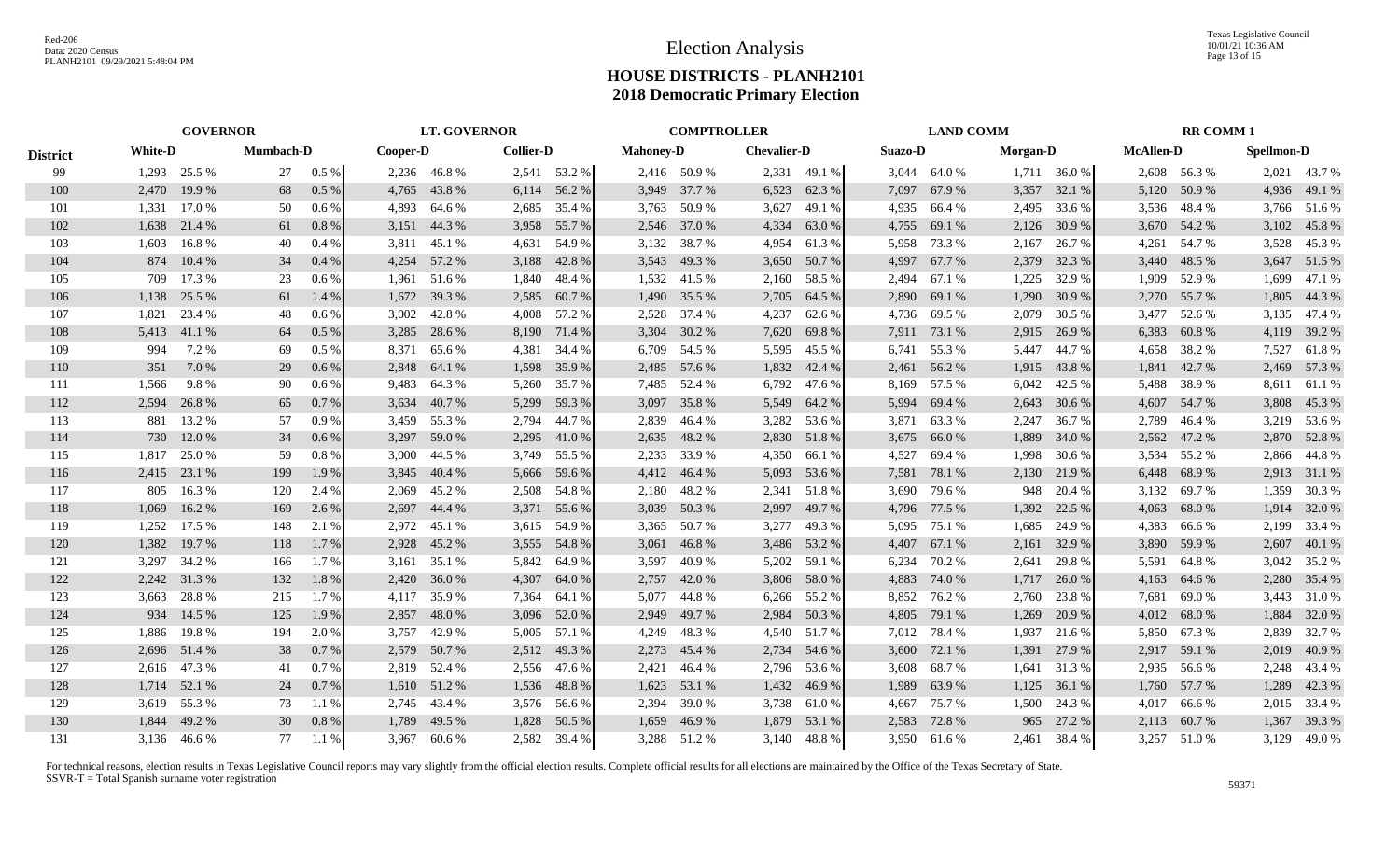|                 | <b>U.S. SEN</b> |            |             |        |        |                |     |                                   |     | <b>GOVERNOR</b> |                |       |             |          |       |          |     |            |       |                 |  |
|-----------------|-----------------|------------|-------------|--------|--------|----------------|-----|-----------------------------------|-----|-----------------|----------------|-------|-------------|----------|-------|----------|-----|------------|-------|-----------------|--|
| <b>District</b> | Kimbrough-D     |            | Hernandez-D |        |        | O'Rourke-D     |     | <b>Wakely-D</b><br><b>Clark-D</b> |     |                 | <b>Payne-D</b> |       | Yarbrough-D |          |       | Davis-D  |     | Ocegueda-D |       | <b>Valdez-D</b> |  |
| 132             |                 | 590 14.0 % | 1,004       | 23.9 % |        | $2,611$ 62.1 % | 140 | 3.4 %                             | 41  | 1.0%            | 186            | 4.5 % | 125         | 3.0 %    | 434   | 10.4 %   | 166 | 4.0 %      | 1,024 | 24.6 %          |  |
| 133             | 626             | 7.9 %      | 1,132       | 14.2 % | 6,189  | 77.9 %         | 167 | 2.1 %                             | 60  | 0.8 %           | 245            | 3.1 % | 187         | 2.4 %    | 387   | 4.9 %    | 245 | 3.1 %      | 1,558 | 19.8 %          |  |
| 134             | 694             | 3.9 %      | 1,402       | 7.8%   | 15,907 | 88.4 %         | 259 | $1.5\%$                           | 56  | $0.3\%$         | 342            | 1.9 % | 238         | 1.4 %    | 394   | 2.2 %    | 300 | $1.7\%$    | 3,467 | 19.7 %          |  |
| 135             | 1,002           | 19.5 %     | 1,640       | 32.0 % | 2,491  | 48.5 %         | 134 | 2.6 %                             | 72  | 1.4 %           | 244            | 4.7 % | 218         | 4.2 %    | 883   | 17.2 %   | 298 | 5.8 %      | 1,268 | 24.7 %          |  |
| 136             | 541             | 5.4 %      | 1,824       | 18.1 % | 7,725  | 76.6 %         | 738 | 7.7 %                             | 164 | 1.7 %           | 399            | 4.2 % | 376         | 3.9 %    | 656   | 6.9%     | 324 | 3.4 %      | 4,397 | 45.9%           |  |
| 137             | 491             | 13.5 %     | 816         | 22.4 % | 2,337  | 64.1 %         | 79  | 2.2 %                             | 27  | $0.7\%$         | 140            | 3.9 % | 134         | 3.7 %    | 355   | 9.8%     | 172 | 4.7 %      | 877   | 24.1 %          |  |
| 138             | 709             | 10.9 %     | 1,182       | 18.2 % | 4,588  | 70.8 %         | 157 | 2.4 %                             | 36  | $0.6\%$         | 208            | 3.2 % | 181         | 2.8%     | 363   | 5.6 %    | 246 | 3.8%       | 1,461 | 22.6 %          |  |
| 139             | 2,865           | 32.2 %     | 1,859       | 20.9%  | 4,160  | 46.8%          | 121 | 1.3 %                             | 116 | 1.3%            | 325            | 3.6 % | 817         | 9.0 %    | 1,622 | 17.8%    | 248 | 2.7 %      | 1,328 | 14.6 %          |  |
| 140             | 720             | 24.0 %     | 1,057       | 35.2 % | 1,223  | 40.8 %         | 42  | 1.3%                              | 44  | 1.4 %           | 104            | 3.3 % | 227         | 7.3 %    | 314   | 10.1%    | 262 | 8.4 %      |       | 954 30.6 %      |  |
| 141             | 2,473           | 44.3 %     | 1,451       | 26.0%  | 1,653  | 29.6 %         | 90  | $1.5\%$                           | 115 | 1.9 %           | 252            | 4.3 % | 600         | 10.2 %   | 1,382 | 23.4 %   | 183 | 3.1 %      |       | 739 12.5 %      |  |
| 142             | 2,440           | 37.0 %     | 1,749       | 26.5 % | 2,404  | 36.5 %         | 87  | 1.3 %                             | 134 | 1.9%            | 301            | 4.4 % | 731         | $10.6\%$ | 1,511 | 21.9 %   | 213 | 3.1 %      |       | 979 14.2 %      |  |
| 143             | 1,039           | 21.9 %     | 1,856       | 39.1 % | 1,857  | 39.1 %         | 83  | $1.7\%$                           | 67  | 1.4 %           | 167            | 3.4 % | 342         | 6.9%     | 516   | 10.5 %   | 358 | 7.3 %      |       | 1,446 29.3 %    |  |
| 144             | 465             | 13.8 %     | 1,209       | 35.9%  | 1,698  | 50.4 %         | 64  | 1.8%                              | 33  | 1.0%            | 135            | 3.9%  | 128         | 3.7 %    | 177   | 5.1 %    | 305 | 8.8%       |       | 1,203 34.8 %    |  |
| 145             | 912             | 8.8%       | 2,084       | 20.2 % | 7,343  | 71.0 %         | 192 | 1.9 %                             | 58  | $0.6\%$         | 228            | 2.2 % | 331         | 3.2 %    | 452   | 4.4 %    | 496 | 4.8%       | 3,169 | 30.8 %          |  |
| 146             | 4,121           | 31.3 %     | 2,568       | 19.5 % | 6,463  | 49.1 %         | 208 | 1.5 %                             | 175 | 1.3 %           | 521            | 3.9 % | 962         | 7.1 %    | 2,216 | 16.4%    | 373 | 2.8 %      |       | 1,846 13.7 %    |  |
| 147             | 2,806           | 23.4 %     | 2,089       | 17.4 % | 7,095  | 59.2 %         | 200 | $1.6\%$                           | 137 | 1.1%            | 423            | 3.5 % | 703         | 5.8 %    | 1,524 | 12.5 %   | 393 | 3.2 %      | 2,229 | 18.3 %          |  |
| 148             | 813             | 17.0 %     | 1,227       | 25.6 % | 2,744  | 57.4 %         | 103 | 2.2 %                             | 47  | $1.0\%$         | 178            | 3.8%  | 199         | 4.2 %    | 498   | $10.5\%$ | 229 | 4.8%       |       | 1,230 25.9 %    |  |
| 149             | 915             | 22.5 %     | 1,184       | 29.1 % | 1,972  | 48.4%          | 103 | 2.5 %                             | 65  | 1.6 %           | 196            | 4.8%  | 173         | 4.2 %    | 565   | 13.8%    | 206 | 5.0 %      |       | 919 22.4 %      |  |
| 150             |                 | 716 17.6 % | 980         | 24.0 % | 2,380  | 58.4 %         | 107 | 2.6 %                             | 39  | 1.0%            | 171            | 4.2 % | 195         | 4.8%     | 503   | 12.4 %   | 193 | 4.7 %      |       | 1,006 24.7 %    |  |